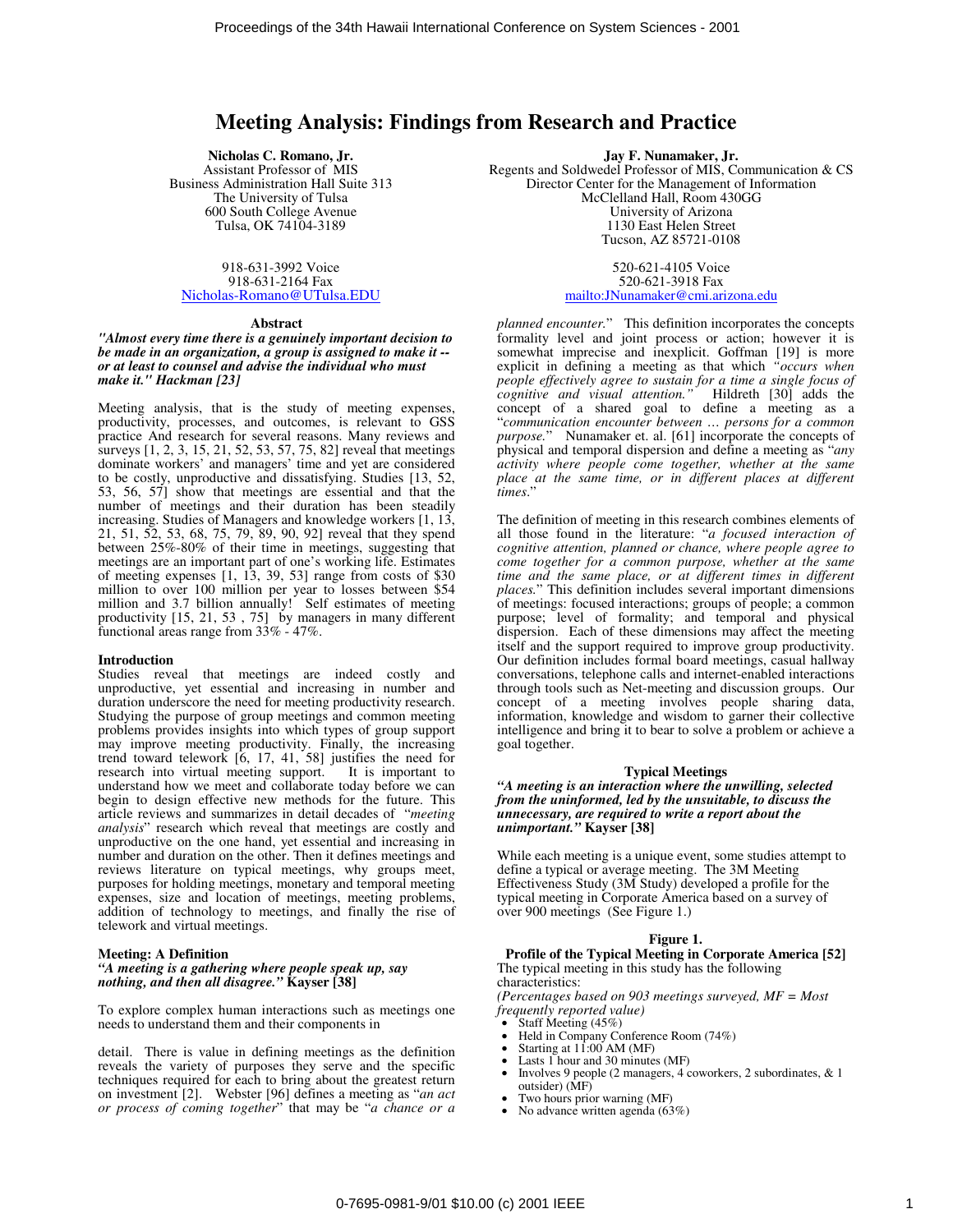- Somewhat or very informal (76%)
- Most or all present actively participate (72%)<br>Uses handouts  $(47%)$
- 
- Completely covers agenda only one-half of the time (53%)
- Eleven percent of the time is spent discussing irrelevant issues. (MF)

Kayser [38, 39] developed two typical meeting profiles based on related 1989 and 1995 studies of Xerox's 24,000 person Manufacturing and Development group. These two profiles differed only in terms of average cost (See Figure 2.)

**Figure 2. Average Meeting for Xerox Manufacturing and Development Group [38, 39]** 

**Average Meeting Composition:** 

Seven People Organizationally equivalent to Four Senior Engineers Two Project Managers One Second-Level Manager **Average Length:**  60 Minutes

**Average Cost:** *(Accounting for fully loaded Salaries) 1989:* \$337.00 *1995:* \$427.00

While defining the "*average*" or "*typical*" meeting provides some insight, additional analysis may provide deeper understanding. The following sections will explore meetings in more depth and review studies from the literature.

#### **Why Do Groups Work Together in Meetings?**

*"We meet because people holding different jobs have to cooperate to get a specific task done. We meet because the knowledge and experience needed in a specific situation are not available in one head, but have to be pieced together out of the knowledge and experience of several people."*  **Peter Drucker [14]** 

*"A Meeting is indispensable when you don't want to get anything done."* **Thomas Kayser [38]** 

Belief in the adage "**two heads are better than one**" may be found in the widespread employ of meetings in many societies; for example committees, boards, councils, and the use of juries within many legal systems [31, 77]. Research shows that group performance may often exceed individual performance. Perhaps the best known evidence comes from Hall's [24] research with the "*Lost on the Moon*" problem. Hall found that "*When a group's final decision is compared to the independent points of view that the members held before entering the group, the group's effort is almost always an improvement over its average individual resource, and often it is better than even the best individual contribution.*"

Hill [31] analyzed experimental comparisons of groups and individuals on four dimensions: task, process, individual differences, and methodology. The overall results of the review and analysis showed that "*group performance was generally qualitatively and quantitatively superior to the performance of the average individual."* [31] Workers express the desire to work together in groups. Hall [25] found in a three-year survey of 10,277 U.S. workers from all levels of employment that 97% reported they *need conditions that encourage collaboration* to do their best work.

#### **Meeting Purposes**

### *"A meeting is a place where you keep the minutes and throw away the hours.* **Thomas Kayser [38]**

Meetings bring together a number of people that share a definite purpose and value stems from that definite purpose [2]. The literature shows that groups meet for many different reasons. Figure 3 provides some examples.

| Figure 3 Examples from the Literature of |  |
|------------------------------------------|--|
| <b>Why Groups Meet [53, 56, 61]</b>      |  |

| <b>Make Decisions</b>       | Avoid Decisions             |
|-----------------------------|-----------------------------|
| Socialize                   | <b>Build Trust</b>          |
| Review                      | <b>Share Visions</b>        |
| Synergy                     | <b>Build Consensus</b>      |
| <b>Solve Problems</b>       | <b>Surface Perspectives</b> |
| Share work                  | <b>Build Teams</b>          |
| Long Range Planning         | <b>Handling Emergencies</b> |
| Education                   | Training                    |
| <b>Information Exchange</b> | <b>Information Exchange</b> |
| <b>Sales</b>                | Reorganization              |

Table 1 shows meeting purposes by percentage from the 3M Study [52]. Almost two thirds  $(66\%)$  of the meetings involved complex group processes: reconcile conflict (29%); reach a group judgment or decision (26%); solve a problem (11%).

| Table 1. Meeting Purposes by Percentage [52] |  |
|----------------------------------------------|--|
|----------------------------------------------|--|

| $\%$            | <b>Meeting Purpose</b>                |
|-----------------|---------------------------------------|
| 29              | Reconcile conflict                    |
| $\overline{26}$ | Reach a group judgment or decision    |
| 11              | Solve a problem                       |
| 11              | Ensure that everyone understands      |
| 5               | Facilitate staff communication        |
| 4               | Gain support for a program            |
| 4               | Explore new ideas and concepts        |
| 2               | Accept reports                        |
| 2               | Demonstrate a project or system       |
|                 | $(Douceutase$ based an $002$ Meetings |

*(Percentages based on 903 Meetings)* 

Much literature (i.e. [5, 26, 43, 71, 97]) identifies numerous meeting types. Figure 4 and Table 2 show some examples based on surveys  $[2, 52]$ , to determine the goals and procedures of the meeting.

### **Figure 4 Six Different Meeting Types: [2]**

- Staff Meetings<br>Information Meetings
- 
- Information Meetings<br>• Fact Finding Meetings
- Problem-Solving and Decision Making Meetings<br>• Committee Meetings
- Committee Meetings
- Major Sales Meetings

### **Table 2 Types of Meetings in Corporate America by**

| Percentage [52]                  |                            |  |
|----------------------------------|----------------------------|--|
| $\%$                             | <b>Meeting Type</b>        |  |
| 45%                              | Staff                      |  |
| 22%                              | <b>Task Force</b>          |  |
| 21%                              | <b>Information Sharing</b> |  |
| 5%                               | Brainstorming              |  |
| 2%                               | Ceremonial                 |  |
| 5%                               | Other                      |  |
| $\sqrt{n}$ $\sqrt{n}$ $\sqrt{n}$ | 00211                      |  |

*(Percentages based on 903 Meetings)* 

#### **Meeting Expenses: Time and Money**

*"Time and Money, money and time, with respect to meetings they intertwine. And, when all the costs are added up, it blows your mind."* **Thomas Kayser [39]** 

There is no such thing as a free meeting [38]. According to Kayser, when one attends a meeting their actions send a clear message: "*This meeting is so important that I am willing to set aside everything else that I could be doing to join with the other attendees*" [38]. This section is not intended to mislead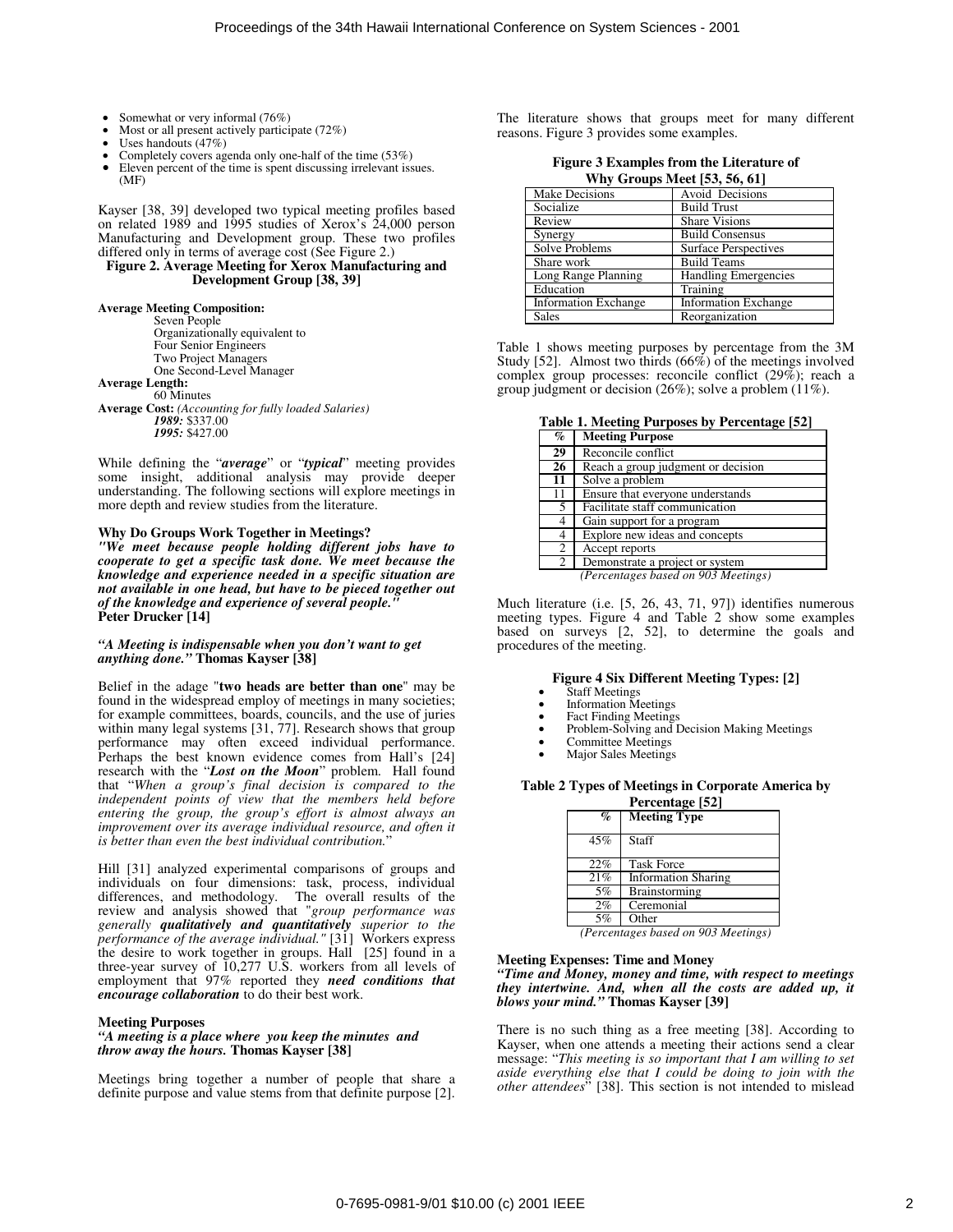the reader nor to overwhelm them with statistics, but rather to emphasize the exceedingly high costs associated with meetings.

### **Time Spent Meeting**

*"Ask any group of managers in any country in the world to list their three most time-consuming activities. Invariably, 'meetings' will appear among the three. I have asked this question of more than 200 groups, and in every case but three, more than three quarters of each group indicated that half their time spent in meetings is wasted" McKenzie [48]* 

Meeting time studies have gone on since the 1960s, when Tillman's [87] early benchmark study found on average executives spent three and one-half  $(3 \frac{1}{2})$  hours weekly in planned meetings and more time in informal meetings. 1970's surveys show increases in numbers of meetings [53]. Rice [75] found that of 600, the average participated in six to seven meetings weekly, or almost twice as many as Tillman [87] found, and that one-half reported they attended more meetings than in the past. Mintzberg's [51] study of six CEOs over a five week period suggests managers spend up to 70% of their time in meetings (60% scheduled 10% unscheduled (see Table 3,) and on average attend eight meetings per day. Van de Ven [92] found that program managers spent as much as 80% of their time in meetings. Tubbs [90] reports that in a 1978 survey the average executive at a large Insurance company spent approximately 700 hours annually or almost two out of five days in meetings. Many middle managers reported spending as many as three or four full days a week in meetings and some reported spending eight straight hours in one meeting [53]. These 1970's studies reveal a general trend toward business professionals at all levels in small and large companies spending increasing amounts of time in meetings [53].

**Table 3 Percentage Distribution of Hours by Managerial Activity [51]** 

| <b>Managerial Activity</b>  | % Hours |
|-----------------------------|---------|
| <b>Scheduled Meetings</b>   | 59%     |
| Desk Work                   | 22%     |
| <b>Unscheduled Meetings</b> | 10%     |
| Telephone Calls             | 6%      |
| Tours                       | 3%      |

Studies in the 1980's also show increases in numbers of meetings. Mosvick [54, 55] conducted two related studies of 950 managers and technical professionals in large-scale technology-intensive industries ranging from junior to senior management in both the U.S. and abroad over a five year period. Major findings were "*a notable shift toward an increase in the number and length of meetings with an increasingly high level of dissatisfaction with meetings*" (See Table 4) [53].

Professionals in the first survey [54] report attending seven weekly meetings with three or more participants, six at work and one after-hours, accounting for nearly six hours [54] (See table 4 Survey I). Respondents in the second survey report an increase of 2.5 meetings to a weekly average of 9.5, 8.5 at work and one after-hours, which consumed nearly 25% (or 10 hours) of their work week [55] (See table 2.4 Survey II). This translates into a 55% increase in total meeting hours. Results also indicate a slight increase in meeting length [55] (See table 4 Survey II.) In a more detailed value analysis of all managers and technical professionals at one location within one major company, Mosvick and Nelson [53, 55] found that 7000 managers at all levels spend on average 8.4 hours per week in meetings (See Table 5.)

| Table 4 Average Number and Length of Reported Meetings |  |
|--------------------------------------------------------|--|
| Each Week [53, 54, 55]                                 |  |

|                          |     | <b>Survey I</b><br>$(1981 - 1982)$<br>$(N=230)$ |     | Survey II<br>$(1983 - 1986)$<br>$(N=720)$ |                 |
|--------------------------|-----|-------------------------------------------------|-----|-------------------------------------------|-----------------|
| <b>Types of Meetings</b> | #   | Length<br>(min.)                                | #   | Length<br>(min.)                          | <b>Increase</b> |
| Staff                    | 1.5 | 57                                              | 2.0 | 62                                        | $9\%$           |
| Policy                   | 0.7 | 48                                              | 1.0 | 56                                        | $17\%$          |
| Problem Solving          | 2.3 | 50                                              | 3.5 | 54                                        | $8\%$           |
| Interdepartmental        | 1.5 | 60                                              | 2.1 | 61                                        | $2\%$           |
| Total on the job         | 6.0 | 5.4 Hr.                                         | 8.6 | 8.3 Hr                                    | 54%             |
| After hours or Business  | 0.8 | 59                                              | 1.2 | 67                                        | 14%             |
| lunch                    |     |                                                 |     |                                           |                 |
| <b>Total Meetings</b>    | 6.8 | 6.2 Hr.                                         | 9.8 | 9.6 Hr                                    | 55%             |

**Table 5. Time Spent in Meetings per Week in a High-Technology Corporation by Management Level [53, 55]** 

| $-24$<br>Level | # Employees | <b>Hours</b> |
|----------------|-------------|--------------|
| Senior         | .000        |              |
| Middle         | 2000        |              |
| Junior         | 4000        | 7.8          |
| Mean           | 7000        |              |

Table 6 presents meeting lengths reported in the 3M Study [52]. The range was from five minutes (1%) to 11 hours (1%) and the median one hour and 30 minutes. Over one-half (51%) of the more than 900 respondents reported that meetings were 30 minutes to one and one-half hours in length. [52].

**Table 6. Reported Length of Actual Meetings in Corporate America [52]** 

| Length         | $\%$                       |  |
|----------------|----------------------------|--|
| $0-30$ min.    | 0.9%                       |  |
| 31-61 min.     | 26.0%                      |  |
| $1-1.5$ hrs.   | 25.0%                      |  |
| $1.5 - 2$ hrs. | 16.0%                      |  |
| $2-4$ hrs.     | 13.0%                      |  |
| $>$ 4 hrs.     | 10.0%                      |  |
| $\sim$         | $\wedge$ $\wedge$ $\wedge$ |  |

*(Percentages based on 903 Meetings)* 

Panko [67] found in a survey of 22 executive MBA students with full time managerial or professional positions that most meetings are brief. Table 7 shows that by percent of time almost three-quarters (73%) of the 436 reported oral communication events were 30 minutes or less in length, while only three percent (3%) lasted longer than 2 hours. The table also shows that by percent of events brief meetings of 15 minutes or less account for only 12% of face-to-face meeting time, while the longest meetings of two or more hours account for one-half of the time.

The 3M Study [52] found that almost one-third of the respondents (31%) spend one or more hours attending meetings with three or more people daily, while another third spends fifteen minutes or less attending meetings (See Table  $(2.8)$  [52].

**Table 7. Reported Length of Oral Communication [69]** 

| Length     | % Events | $%$ Time |
|------------|----------|----------|
| 5 min.     | 28%      | 3%       |
| $10$ min.  | 12%      | 3%       |
| $15$ min.  | 14%      | 6%       |
| 30 min.    | 19%      | 15%      |
| 45 min.    | 6%       | 8%       |
| 1 hr.      | 9%       | 18%      |
| 2 hrs.     | 9%       | 29%      |
| $> 2$ hrs. | 3%       | 21%      |

*(Percentages based on 436 Oral Communication Events)*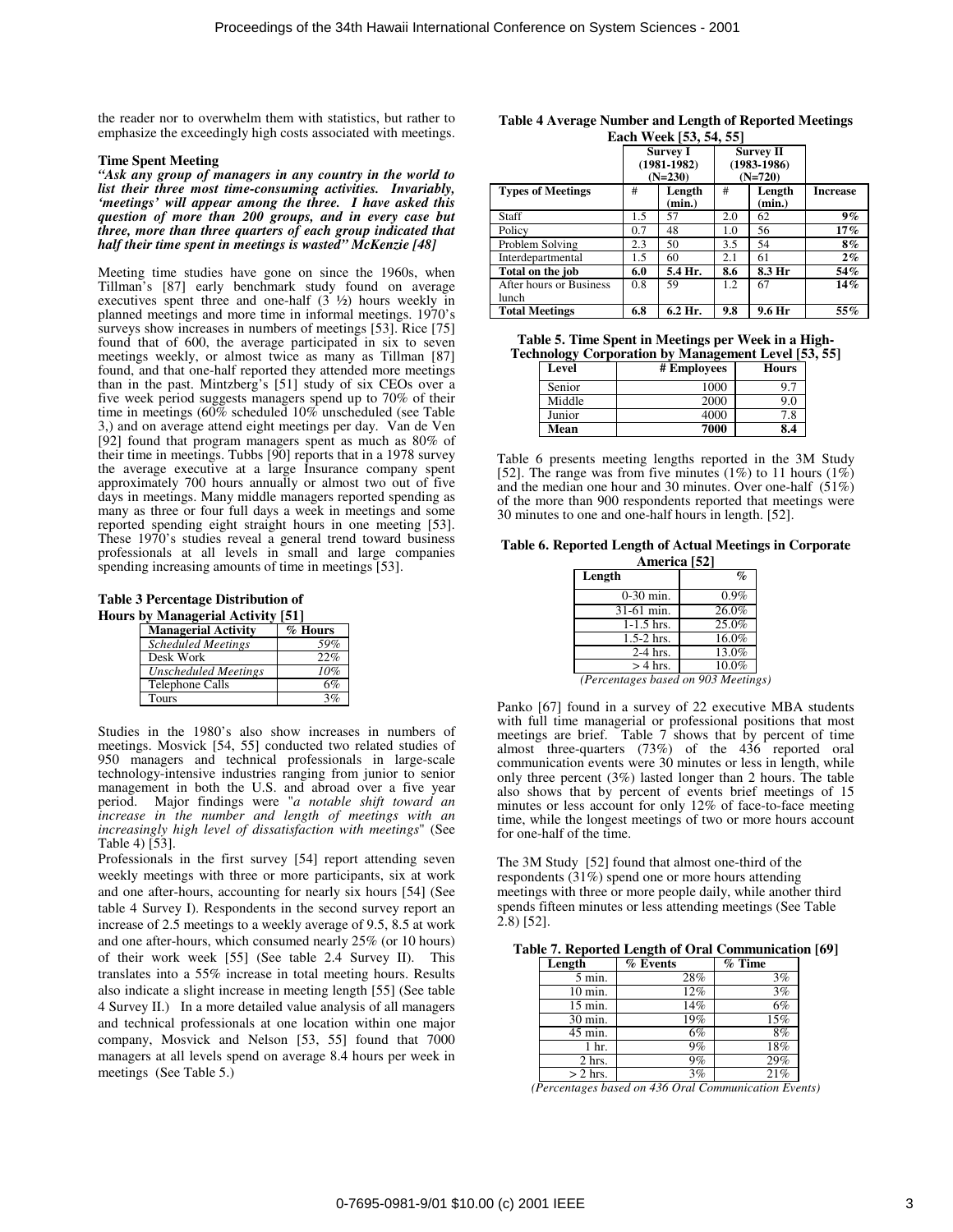| Table 8. Amount of Time Spent in Meetings Daily [52] |  |  |
|------------------------------------------------------|--|--|
|------------------------------------------------------|--|--|

| Length                              | $\%$ |  |
|-------------------------------------|------|--|
| $0-15$ min.                         | 35%  |  |
| 15-30 min.                          | 14%  |  |
| 30-60 min.                          | 21%  |  |
| $1-2$ hrs.                          | 13%  |  |
| $2-4$ hrs.                          | 11%  |  |
| $>$ 4 hrs.                          | 7%   |  |
| (Percentages based on 903 Meetings) |      |  |

Several Survey's by Tropman [89] showed that more than 50% of an active managers official work-time is spent in meetings. A survey of 2000 business leaders by Harrison-Hofstra showed that they spend 25-70% of their day in meetings [10, 56, 79]. A survey of 1000 [21] executives found that seven out of ten (71.9%) spend more time in meetings than they did five years prior and that 87% spend at least the same amount of time in meetings as they did five years earlier (see Table 9.) The same survey found that almost one-half (49.3%) expect to spend even more time in meetings and that almost 85% expect to spend at least as much time in meetings five years in the future [21] See Table (10.)

**Table 9. Time Spent in Meetings Compared to Five Years Earlier [21]** 

| <b>Time Spent</b> | % of Respondents |
|-------------------|------------------|
| More              | 71.9%            |
| Same              | 14.8%            |
| Less              | 10.9%            |
| No Opinion        | 3.2%             |
|                   |                  |

*(Percentages based on 1000 executives)* 

**Table 10. Expected Time Spent in Meetings Five Years in the Future [21]** 

| <b>Expected Time</b> | % of Respondents |
|----------------------|------------------|
| More                 | 49.3%            |
| Same                 | $35.1\%$         |
| Less                 | 12.5%            |
| No Opinion           | $3.1\%$          |

*(Percentages based on 1000 executives)* 

The 3M Study [52] found that 25-80% of a typical managers time is spent in meetings. Doyle [13] found that typical middle managers spend around 35% of their work week in meetings and top mangers may spend as much as 50% of their time in meetings. Mosvick and Nelson [53] found that the average technical professional or manager spends almost one-fourth (1/4) of their work week in meetings, top and middle managers may spend as much as two full days a week in meetings, and executive managers may spend four days a week in meetings.

Panko [67] found that as much as 20% of a manager's workday is spent in conference room meetings. In another study Panko [68] found that managers spend approximately 20% of their work day in five-person or larger formal meetings and as much as 85% of their time communicating. The 1999 Pitney Bowes Survey of 800 Knowledge Workers Found that the number and format of communucation messages that knowledge workers receive is increasing (See Table 11.)

#### **Table 11. Pitney Bowes Survey of Knowledge workers**

| <b>Message Format</b>    | 1999 | 1998 | 1984*    |
|--------------------------|------|------|----------|
| <b>Telephone Calls</b>   | 52   |      | 20       |
| E-mails                  | 36   |      | 4        |
| Voicemails               | 23   |      |          |
| S-Mails                  | 18   |      | 10       |
| <b>Interoffice Memos</b> | 18   |      |          |
| Faxes                    | 14   |      |          |
| Post-its                 | 13   |      | 5        |
| <b>Message Slips</b>     | 9    |      | 4        |
| Pager Messages           | 8    |      |          |
| Cell Calls               | 4    |      |          |
| Express Mail             |      |      | 0        |
| <b>Total</b>             | 202  | 190  | 54       |
|                          |      |      | Estimate |

If one takes a very conservative estimate of four hours of meetings per week the average person would spend over 9,000 hours or 365 days in meeting during their lifetime. [13] Mosvick and Nelson [53] estimate that many companies are losing the "*equivalent of 30 man-days and 240 man-hours a year for every person who participates in business conferences,*" due to poor meeting preparation, ad hoc scheduling, and lack of training in meeting management. The 3M Meeting Management Team [1] conservatively estimates that middle managers spend 4.4 million hours in meetings annually.

### **2.4.2 Number of Meetings**

*"There are meetings, and meetings about meetings, and meetings to plan reports, and meetings to review the status of reports.And what these meetings are about is people just trying to figure out what they are doing."Paul Strassmann* 

Several studies [13, 52, 53, 57] show that meeting frequency is growing. In 1988, United States *Fortune 500* companies are estimated to have held between "*eleven and fifteen million*" formal meetings daily and between "*three and four billion"*  meetings yearly [13, 52]. Results of the 1998 Meeting Professionals International/American Society of Association Executives (MPI/ASAE) Seventh Annual Meetings Outlook Survey [57] indicate that the need for meetings will increase in the future. Twenty-four percent (24%) of respondents expect to hold more meetings in 1998. Eighteen percent (18%) expect to hold more regional meetings, while eighty-two percent plan to hold at least the same number. Twenty-one (21%) percent expect to hold more national meetings. Fourteen percent (14%) expect to hold more international meetings. Only fifteen percent (15%) predict they will hold shorter meetings [57].

#### **2.4.3 Economic Costs of Meetings**   *"Unproductive meeting time translates into a* **\$37 billion annual waste."** *Harrison-Hofstra Survey [79]*

Research shows that although figures vary, most organizations spend between seven and fifteen percent  $(7-15\%)$  of their personnel budget on meetings [13, 52.] One California company with a 350 million dollar personnel budget estimates that they spend *\$30 million annually* on meetings [13]. Mosvick and Nelson performed a detailed value analysis of 7000 managers and technical professionals at one location within a major company that revealed an over *\$54 million annual loss* due to ineffectively planned and conducted meetings [53, 55] (see Table 2.12)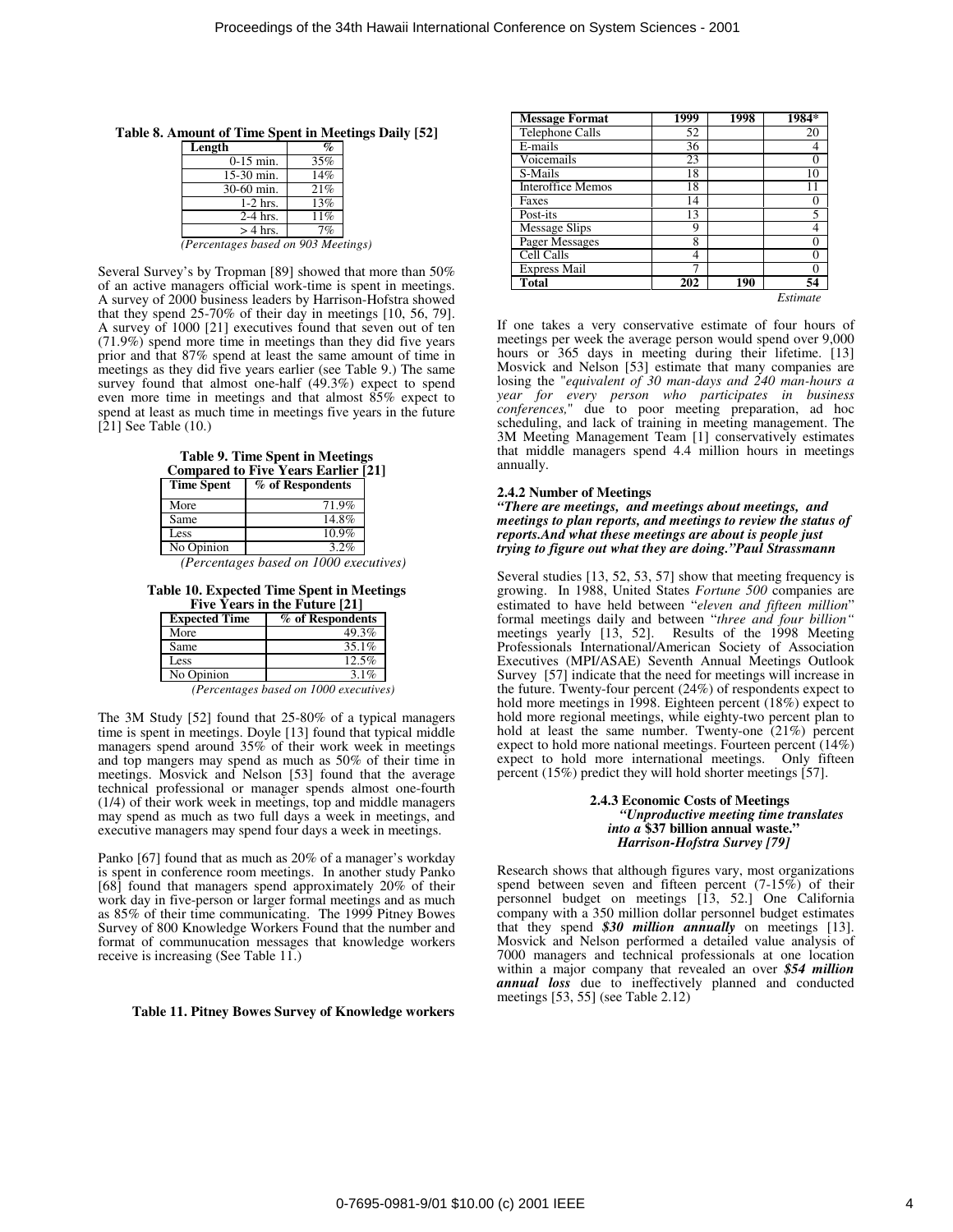| Yr.  | <b>Study Population</b>         | #/Units/Time                                                       | <b>Reference</b> |
|------|---------------------------------|--------------------------------------------------------------------|------------------|
| 1960 | Executives                      | Ave $3\frac{1}{2}$ hrs/week in planned meetings                    | [87]             |
| 1973 | 600 Executives                  | 6-7 meetings/week                                                  | $[75]$           |
| 1973 | $\frac{1}{2}$ of 600 Executives | Report more meetings than ever                                     | [75]             |
| 1973 | 6 CEO <sub>s</sub>              | Up to 70% of time in meetings 60% scheduled,<br>$10\%$ unscheduled | [51]             |
| 1973 | 6 CEO <sub>s</sub>              | On average attend 8 meetings per day                               | [51]             |
| 1973 | Program managers                | Up to $80\%$ of time in meetings                                   | [92]             |
| 1978 | Ave. Executive                  | 700 hrs/yr or 2 days/week in meetings                              | [90]             |
| 1982 | Managers                        | 9000 hrs or 365days/Lifetime in meetings                           | [13]             |
| 1982 | Middle managers                 | 35%/work week in meetings                                          | [13]             |
| 1982 | Middle managers                 | 50%/work week in meetings                                          | [13]             |
| 1982 | Ave. mgr. or tech prof.         | 6 hrs/week in meetings                                             | [54]             |
| 1985 | Managers                        | $>50\%$ / worktime in meetings                                     | [89]             |
| 1986 | Ave. mgr. or tech prof.         | $\sim$ 10 hrs/week in meetings                                     | [55]             |
| 1987 | Ave. mgr. or tech prof.         | up to 50%/time in meetings                                         | $\overline{53}$  |
| 1987 | 7000 managers                   | Ave. 8.4 hrs/week in meetings                                      | [53]             |
| 1987 | Ave. mgr. or tech prof.         | $\sim$ ¼/work week in meetings                                     | $\overline{53}$  |
| 1987 | Middle managers                 | Up to 4 full days/week in meetings                                 | 53]              |
| 1987 | Middle managers                 | 8 straight hrs in one meeting                                      | [53]             |
| 1989 | 2000 business leaders           | $25-70\%$ /day in meetings                                         | $[79]$           |
| 1989 | 1000 Executives                 | 71.9% spend more time meeting than 5 yrs ago                       | $\overline{211}$ |
| 1989 | 1000 Executives                 | 49.3% expect to spend more time in meetings<br>five years from now | [21]             |
| 1989 | <b>Typical Managers</b>         | 25-80%/time in meetings                                            | [52]             |
| 1989 | 1/3 of 903 managers             | 1 or more hrs/day in $\overline{3}$ or larger meetings             | [52]             |
| 1989 | 1/3 of 903 managers             | 15 min./day or less in meetings                                    | [52]             |
| 1994 | Middle Managers                 | 4.4 Million hours/year                                             | [1]              |
| 1994 | Managers                        | 85%/time Communicating                                             | $\overline{681}$ |
| 1994 | Managers                        | 25%/workday in conference room meetings                            | [68]             |

**Table 2.11. Summary of Time Spent in Meetings Literature** 

**Table 2.12. Annual Cost of Meetings and Estimated Loss in a High-Technology Corporation by Management Level** 

|--|--|

| Level                               | #Emps                                   | Hour          | <b>Estimated</b>   | Cost of time in |
|-------------------------------------|-----------------------------------------|---------------|--------------------|-----------------|
|                                     |                                         | s             | <b>Burden Rate</b> | <b>Meetings</b> |
| Senior                              | 1000                                    | 9.7           | \$50               | \$485,000       |
| Middl                               | 2000                                    | 9.0           | \$40               | \$720,000       |
| e                                   |                                         |               |                    |                 |
| Junior                              | 4000                                    | 7.8           | \$30               | \$936,000       |
| <b>Weekly Cost of Meetings</b>      |                                         |               | \$2,141,000        |                 |
| <b>Annual Cost of Meetings</b>      |                                         | \$102,768,000 |                    |                 |
|                                     | $($2,141,000 \times 48 \text{ weeks})$  |               |                    |                 |
| <b>Estimated Meeting Efficiency</b> |                                         |               | \$48,300,000       |                 |
| (47% of Annual Cost)                |                                         |               |                    |                 |
|                                     | <b>Loss Due to Ineffective Meetings</b> |               |                    | \$54, 468,000   |

*(Meeting hours and burden rate drawn from one company in the 1986 Mosvick Study)* 

Mosvick and Nelson conducted a similar cost analysis of a larger population of managers and technical professionals working for a larger multinational firm. This second analysis, using actual company reports of time spent in meetings, estimates of meetings , and the company's burden rates, yielded a conservative estimate of losses in group productivity of *\$71 million* per year [53, 64].

The 3M Meeting Management Team [1] conservatively estimates that meetings involving middle managers within 3M corporation cost the company **\$78.8 million annually**. Kayser [38, 39] found that the average cost of a one hour meeting, accounting for fully loaded salaries, within Xerox's 24,000 person Manufacturing and Development group rose from \$337.00 in 1989 to \$427.00 in 1995. When multiplied by a conservative estimate of 4,500 meetings per week and 52 weeks per year the annualized cost increase was \$22.3 million (28.5%) from \$78.9 million in 1989 to \$100.4 million in 1995.

### **Table 2.13. Summary of Economic Costs/Losses of Meeting Studies**

| Yr. | <b>Study Population</b> | \$                  | <b>Cite</b> |
|-----|-------------------------|---------------------|-------------|
| 198 | CA corp. $$350$ m/yr.   | 30 Million          | [13]        |
| 2   | personnel budget        | (cost)              |             |
| 198 | 7000+ mgrs. in hi tech  | 54 Million          | [53]        |
| 6   | firm                    | $(\text{loss})$     |             |
| 198 | 7000+ managers in high  | 71 Million          | [53]        |
| 6   | tech firm               | $(\text{loss})$     |             |
| 198 | 24,000 Man. & Dev.      | 78.9 Million (cost) | [38]        |
| 9   | Group in Xerox          |                     |             |
| 199 | 3M middle managers      | 78.8                | [1]         |
| 4   |                         | Million(cost)       |             |
| 199 | 24,000 Man. & Dev.      | 100.4 Million       | [39]        |
| 5   | Group in Xerox          | (cost)              |             |
| 198 | 3000 Business Leaders   | \$37 Billion/Year   | [39]        |
|     |                         | (waste)             |             |

*2.4.3.1 Determining the Direct Cost of Meetings* 

The 3M Meeting management institute suggests that the following factors should come into play when calculating the cost of a meeting:

- Hourly wages and/or salaries ( including benefits ) for all attendees
- Wages and salaries for those who prepare the meeting (including attendees, secretaries, set up crew, etc.)
- Cost of materials used for the meeting (handouts, visuals, etc.)
- Overhead costs for the facilities for length of meeting
- Cost of speaker or facilitator, if applicable
- Cost of travel, lodging, meals, etc. if meeting is held out of office
- Cost of any additional miscellaneous expenses incurred due to holding the meeting

They suggest that these factors are often difficult to measure, and therefore developed a formula that estimates meeting costs at twice the salary costs for all attendees. Table 2.14 shows an example of how costly meetings may be with only a few participants in attendance.

### **Table 2.14 Estimated Hourly Meeting Costs [1]**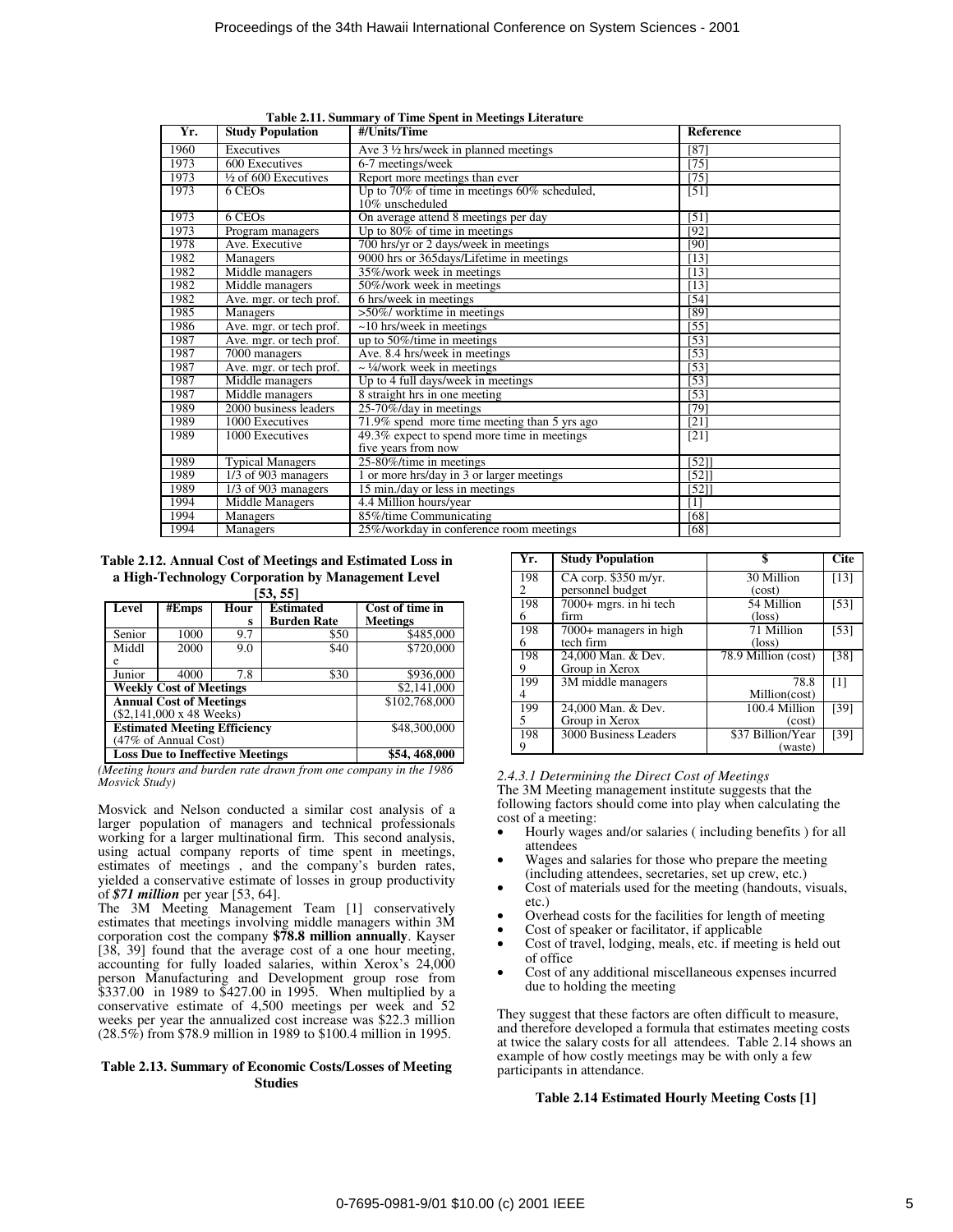| Ave.<br>Annual | <b>Hourly Cost of Meeting in \$</b> |                            |     |     |     |          |
|----------------|-------------------------------------|----------------------------|-----|-----|-----|----------|
| Salary         |                                     |                            |     |     |     |          |
| \$75,000       | 150                                 | 300                        | 450 | 600 | 750 | 150      |
|                |                                     |                            |     |     |     | $\theta$ |
| \$62,500       | 125                                 | 250                        | 375 | 500 | 625 | 125      |
|                |                                     |                            |     |     |     |          |
| \$50,000       | 100                                 | 200                        | 300 | 400 | 500 | 100      |
|                |                                     |                            |     |     |     |          |
| \$37,500       | 75                                  | 150                        | 225 | 300 | 375 | 750      |
| \$25,000       | 50                                  | 100                        | 150 | 200 | 250 | 500      |
| \$12,500       | 25                                  | 50                         | 75  | 100 | 125 | 250      |
|                | 2                                   | 4                          | 6   | 8   | 10  | 20       |
|                |                                     | <b>Number of Attendees</b> |     |     |     |          |

### *2.4.3.2 Indirect Meeting Costs*

*"Many meetings create a ripple effect. A meeting of fifteen people can affect how three hundred people work -- or don't work – for the rest of the day or week or even permanently."*  **Michael Doyle and Peter Strauss [13]** 

Unproductive meetings may cost organizations more than wasted dollars; time may be lost, morale may decline, and productivity may be reduced [1]. There are a number of hidden costs associated with unsuccessful meetings, for example time wasted cooling off due to frustration and anger and griping to others. Doyle and Strauss [13] estimate that the time lost after ineffective meetings may cost \$800,000 per 1000 employees. Doyle and Strauss [13] call this the "*Meeting Recovery Syndrome*." While direct meeting costs, such as time and money, are obvious, there is also the cost of '*lost opportunities*' to work on other more productive tasks [38].

#### **2.5 Meeting Size and Composition**

*"The best meeting is a group of three with one person sick and another out of town."* **Kayser [39]**

### **2.5.1 Having the Right People Attend Meetings**

When meetings are required one must decide who it is appropriate to invite [13, 39]. Oppenheim [66] found that not having the "*right*" people is one of the leading causes of unproductive meetings. More than a third (34%) of 3M Study [52] participants report only a few (4%) or some (30%) relevant people attended meetings (See Table 2.15.) Several researchers offer guidelines for who to invite to meetings (See Table 2.16 for a summary.)

**Table 2.15. Relevance of People Attending Meetings [52]** 

| <b>Statement</b>        | $\%$ |
|-------------------------|------|
| No Relevant People      | 0%   |
| A Few Relevant People   | 4%   |
| Some Relevant People    | 30%  |
| All Relevant People     | 66%  |
| (Based on 903 Meetings) |      |

**Table 2.16. Summary of Guidelines for** 

# **Who to Invite to Meetings**

| Guideline                                               | <b>References</b> |
|---------------------------------------------------------|-------------------|
| Those with the relevant expertise                       | [2, 13, 39]       |
| Those who must be in on this decision                   | [2, 13, 39]       |
| Those that are crucial to the implementation            | [13]              |
| Those most affected by the problem being addressed or   | [1, 13, 39]       |
| their representative                                    |                   |
| Those with direct responsibility and authority over the | [1, 2, 39,        |
| topic of discussion                                     | 531               |
| Those responsible to resolve or implement decisions     | [1, 2, 39,        |
|                                                         | 53                |
| Those with enough knowledge to contribute               | [1]               |
| meaningfully                                            |                   |
| Those with require information unavailable elsewhere    | [2, 53]           |

### **2.5.2 Number of People Attending Meetings**

*"Just why an executive already having four subordinates should hesitate before adding a fifth member to the group which he controls directly, becomes clear if it is realized that the addition not only brings twenty new relationships with him, but adds nine more relationships to each of his colleagues.* 

*The total is raised from 44 to 100 possible relationships for the unit, an increase in complexity of 127 percent in return for a 20 percent increase in working capacity."*  **V. A. Graicunas [2]** 

### **2.5.2.1 Early Studies of Group Size and Performance**

Questions about the effects of group size on performance have been of interest to researchers since the first experimental studies of groups in the late 1890s and early 1900s [28, 80, 86, 88]. Taylor [86] observed that steel workers would slow their individual pace to match that of a group norm when working with others. James [36] found that larger groups are less stable than smaller groups. Several studies  $[4, 8, 9, 18]$  found that larger groups inhibit individual participation and have more difficulties in communication than smaller groups. Both Gibb [18] and Rice [74] found that larger groups create more stress than smaller ones. Two studies [83, 95] found larger groups were more successful than smaller groups with certain tasks due to the greater number of skills present; however four studies [27, 45, 83, 85] found that large groups are less efficient or productive at many other tasks. Slater [81] found that members of groups of six or smaller never felt their group was too large and that members of groups of four or larger never felt their group was too small. Both Bales [5] and Slater [81] found that five appears to be the optimum group size.

### **Table 2.17. Summary of Early Meeting Size Studies**

| Yr.         | Finding                                                                                                         | <b>Cite</b>         |
|-------------|-----------------------------------------------------------------------------------------------------------------|---------------------|
| 1903        | Slowed pace when other present to match<br>group norm                                                           | [86]                |
| 1927-<br>28 | Larger groups more successful with certain<br>tasks due to additional resources                                 | [83, 95]            |
| 1934-<br>51 | Larger groups inhibit individual participation<br>and have more communication difficulties than<br>smaller ones | [4, 8, 9,<br>181    |
| 1951        | Larger groups less stable than smaller ones                                                                     | [36]                |
| 1951        | Larger groups create more stress than smaller<br>ones                                                           | [18, 74]            |
| 1927-<br>52 | Large groups are less efficient and productive<br>than small groups at many tasks                               | [27, 45,<br>83, 85] |
| 1954-<br>58 | Five appears to be the optimum group size.                                                                      | [81]                |
| 1958        | Members of groups of 6 or less never felt group<br>was too large                                                | [81]                |
| 1958        | Members of groups of 4+ never felt group was<br>too small                                                       | [81]                |

#### *2.5.2.2 Meeting Size Guidelines*

Meeting literature suggests both that meetings should be as small as possible [2, 39, 53] and that they should have as many points of view as possible to avoid groupthink [2, 13, 33]. Mosvick and Nelson [53] suggest that studies have shown the ideal size to be an uneven number, to prevent deadlocks, of five to seven members. They suggest that groups smaller than five lack the broad mix of expertise required to efficiently handle tasks. They also suggest that groups of more than seven have complicated group dynamics: a few members dominate and participation becomes unequal; factions may form; and people may have less commitment to tasks. Doyle and Strauss [13] suggest that the larger the group the more structure meetings require.

Doyle and Strauss [13] suggest guidelines for appropriate meeting sizes for different meeting purposes based on four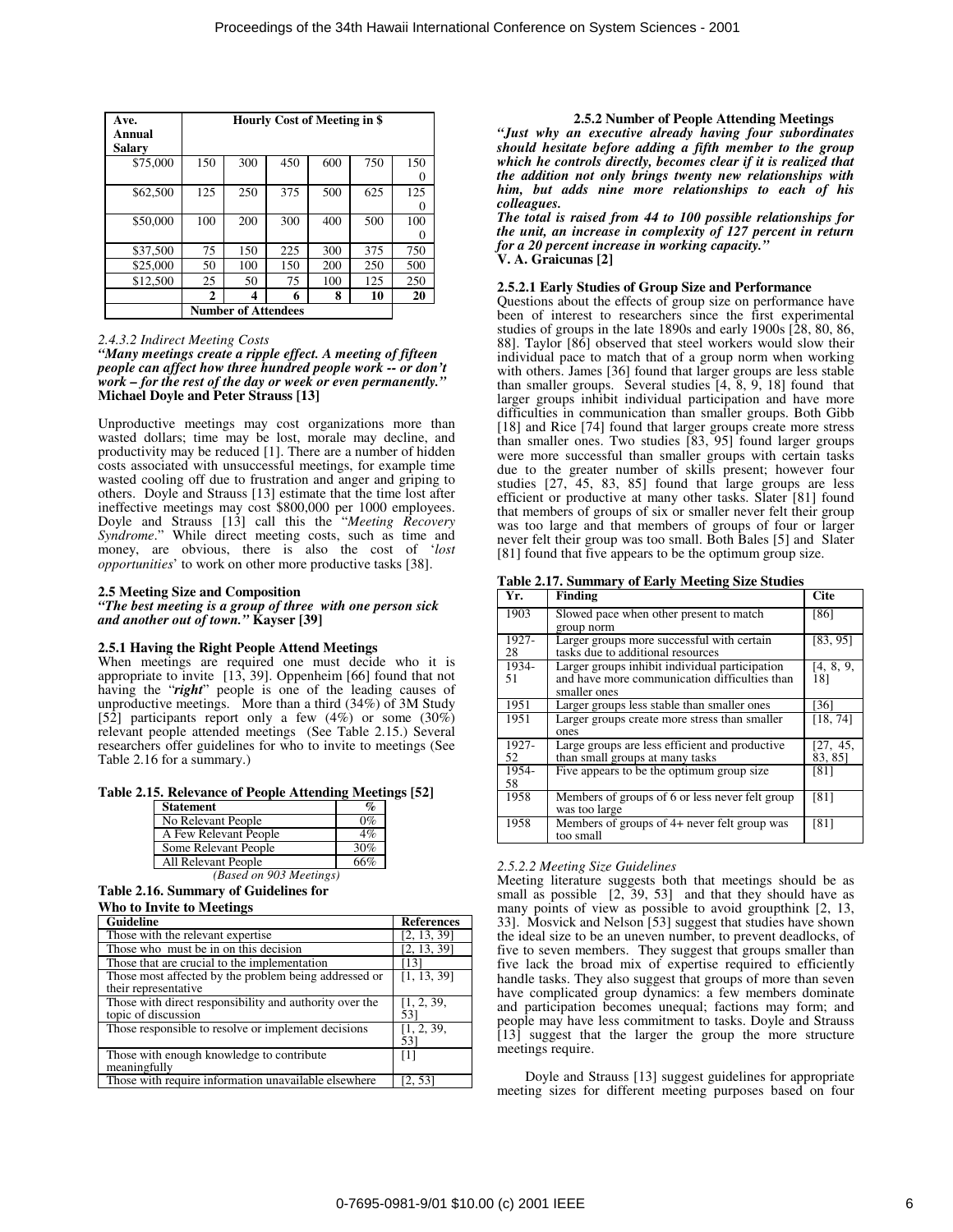arbitrary divisions (2-7, 7-15, 15-30, and above 30) around the boundaries of which they believe meeting dynamics seem to change. Each of these is discussed in the following sections.

### **2.5.2.2.1 Meetings of Two to Seven Participants**

Many meetings have two to seven (2-7) participants, specifically staff meetings of managers and subordinates [13]. The question of how many to invite to a staff meeting is rarely raised, because the number is often assumed to be determined by the number of people at the next hierarchical level [13]. Doyle and Strauss [13] suggest that this size assumption may not always be valid and that for certain issues one may want and need to include other organizational members. They present several potential advantages of such meetings: groups assemble quickly; sessions are informal and flexible; any meeting type may be used; detailed technical and logistical problems may be efficiently addressed; and finally it is relatively easy to manage the group dynamics. They suggest two main disadvantages: first, only a few viewpoints are represented, which may lead to decisions of lower quality and impact than might be achieved with larger groups; and second, the small group may not have the critical mass needed to achieve the best creative problem-solving [13].

### **2.5.2.2.2 Meetings of Seven to Fifteen Participants**

Doyle and Strauss [13] suggest that this size is ideal for decision-making and problem-solving meetings. They suggest several advantages: all participants may easily be involved; everyone's thoughts may be communicated; it is small enough to be informal and spontaneous and also large enough to allow for a facilitator and a scribe; and it seems to be the size which best creates synergy. They point out two disadvantages: first, complexity is such that clear structure is required; and second that a recorder and facilitator are both required, but there are high costs in terms of time to record everything.

### **2.5.2.2.3 Meetings of Fifteen to Thirty Participants**

Doyle and Strauss [13] suggest that "*most meetings should not have more than fifteen participants,"* because the group dynamics become very complex and often professional facilitation is required. They suggest that the disadvantages include the need to impose rules of order, increased formality over smaller meetings, decreased spontaneity, and the need for facilitation to achieve constructive participation.

### **2.5.2.2.4 Meetings of Thirty or More Participants**

Doyle and Strauss [13] suggest that groups of thirty or more work well for lectures, panel discussions, formal debates, and voting, but much beyond thirty participation requires a clear set of rules such as parliamentary procedure. They also suggest that large numbers can be involved in the planning process.

The 3M Meeting Management Team [1] also suggest that the number of participants should vary according to meeting type (See Table 2.18.)

| Table 2.18. Optimal Meeting Sizes [1] |  |  |
|---------------------------------------|--|--|
|---------------------------------------|--|--|

| <b>Meeting Type</b>           | Max. Parts. | <b>Comments</b>         |  |
|-------------------------------|-------------|-------------------------|--|
| Problem Solving               |             | Recommend 5 or fewer    |  |
| Decision Making               |             | Recommend 5 or fewer    |  |
| Problem Identification        | 10          | More may bog down the   |  |
|                               |             | process                 |  |
| <b>Training Seminar</b>       | 15          | Especially for hands-on |  |
| Informational                 | 30          | To promote interaction  |  |
| <b>Review or Presentation</b> | 30          | To promote interaction  |  |
| Motivational                  | No Limit    | The more the better     |  |

### *2.5.2.3 Meeting Size and Composition Surveys*

Several studies analyzed meeting size and three of those also looked at meeting composition: Mintzberg's [51] executive observations; the Harrison-Hofstra Study [21]; the 3M Study [52] Kayser's two Xerox Surveys [38, 39]; and Panko's [69] Executive MBA Survey.

### **2.5.2.3.1 Average Meeting Size and Composition**

Five studies [21, 38, 39, 52, 69] report an "*average*" meeting size, however the one common finding is that there is no "*typical*" meeting size. 70% of the respondents in the Harrison-Hofstra Study [21] reported that the typical meeting size was fifteen participants or less. The 3M Study [52] found that the median number of meeting attendees is nine and consists of two managers, four coworkers, two subordinates, and one outsider. The Two Xerox Surveys [38, 39] found the average meeting involves seven participants and is composed of four senior engineers, two project managers, and one secondlevel manager. Panko [69] argues that dyads are the dominant meeting size, however this survey defined meetings as any oral communication.

| Yr. | <b>Study Population</b>        | <b>Finding</b>                | <b>Cite</b> |
|-----|--------------------------------|-------------------------------|-------------|
| 198 | 1000 Executives                | Typical size 15 or<br>fewer   | [21]        |
| 198 | 903 Managers                   | Median size is 9              | [52]        |
| 199 | Xerox $24,000$ group           | Average meeting<br>involves 7 | [38]        |
| 199 | Xerox $24,000$ group           | Average meeting<br>involves 7 | [39]        |
| 199 | 22 Executive MBA -<br>Managers | Groups of two<br>dominate     | [69]        |

**Table 2.19. Summary of Average Meeting Size** 

### **2.5.2.3.2 Meeting Sizes Across Studies**

Mintzberg [51] found that for twenty-two CEOs observed, 43% of scheduled meetings involved three or more participants, while 57% involved dyads. Panko's Executive MBA Survey [69] found that most oral communication events were dyadic, however it should be noted that the design of the survey excluded data on many larger meetings (see Table 2.20.) Sixty-five percent (65%) of meeting events were dyadic and thirty percent (30%) had from three to ten participants. Panko  $[69]$  also suggests that meetings with four to seven participants, which account for thirteen percent (13%), are fairly common. In total meetings of ten participants or less accounted for ninety percent (90%) of all oral communication events [69].

|      | <b>Table 2.20.</b>          |                                                        |
|------|-----------------------------|--------------------------------------------------------|
|      |                             | <b>Oral Communication Episode Size by Percent [69]</b> |
| Size | $\mathcal{O}_{\mathcal{O}}$ |                                                        |

| <b>Size</b>    | %     |
|----------------|-------|
| $\frac{2}{3}$  | 65%   |
|                | 12%   |
| $\overline{4}$ | 4%    |
| 5              | 2%    |
| 6              | 4%    |
| 7              | 3%    |
| $\overline{8}$ | 1%    |
| ğ              | 2%    |
| 10             | $1\%$ |
| >10            | 5%    |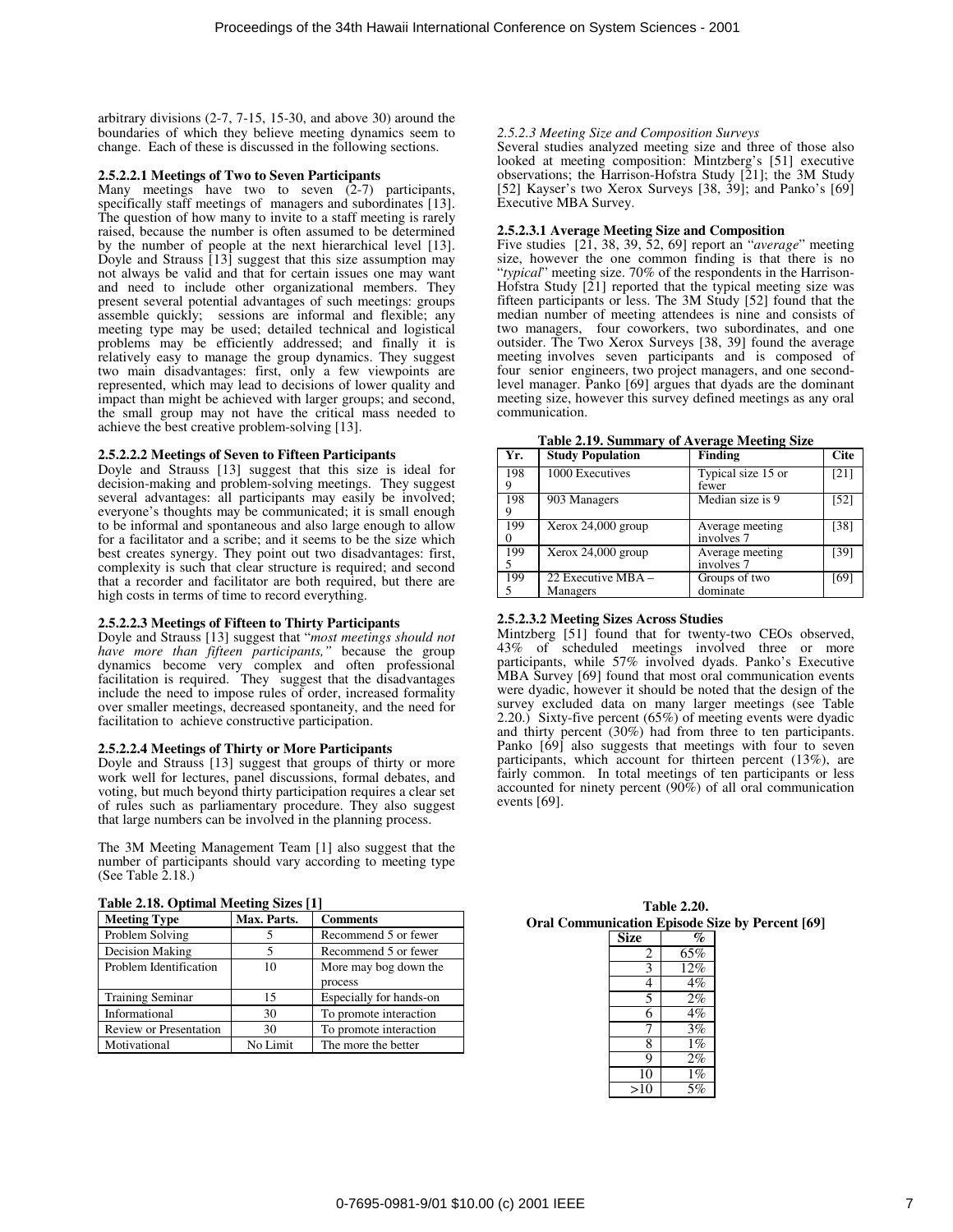#### (Based on 436 Oral Communication Episodes)

Table 2.21 presents data from the 3M study on the number of participants in meetings. Twenty percent (20%) of the meetings had fewer than six (6) participants, almost one-fourth (1/4) had sixteen (16) or more participants, forty-one percent  $(41\%)$  had between six and ten (6-10) participants, and The median number of participants was nine (9) [52].

### **Table 2.21. Meeting Size by Percentage [52]**

| <b>Size</b>             | $\mathcal{G}_0$ | #   |
|-------------------------|-----------------|-----|
| $1 - 5$                 | 20%             | 180 |
| $6-10$                  | 41%             | 361 |
| $11 - 15$               | 17%             | 152 |
| $16 - 25$               | 9%              | 84  |
| 26-90                   | 10%             | 87  |
| > 90                    | 3%              | 24  |
| (Based on 903 Meetings) |                 |     |

**Table 2.22. Summary of Meeting Size** 

| Yr.      | <b>Study Population</b>           | <b>Finding</b>                                  | <b>Cite</b> |
|----------|-----------------------------------|-------------------------------------------------|-------------|
| 197<br>3 | 22 CEOs of Large<br>Organizations | 43% of meetings had 3 or<br>more participants   | [51]        |
| 198      | 1000 Executives                   | 70% said typical size was<br>15 or fewer        | [21]        |
| 198      | 903 Managers                      | 41% of meetings had<br>between 6 and 10         | [52]        |
| 198      | 903 Managers                      | 78% of meetings had 15<br>or fewer participants | [52]        |
| 199      | 22 Executive MBAs                 | 65% oral communication<br>events dyads          | [69]        |

### **2.6 Meeting Location**

*"Where people meet is a crucial as why and when. The choice of a meeting room has a significant impact on the overall quality of the meeting. Among other things, a meeting room can enhance or inhibit productivity, encourage or discourage communication, promote or stifle creativity, and make participants feel relaxed or tense."*  **3M Meeting Management Team [1]** 

The literature discusses a number of different locations where meetings take place within business organizations (see table 2.23.) The 3M Meeting Management Team [1] suggests that great care be taken in selection and setup of a meeting location, because it plays a very important role in meeting productivity.

| Table 2.23 Meeting Locations [21, 52, 69] |  |  |
|-------------------------------------------|--|--|
| Conference rooms (On-site/Off-site)       |  |  |
| Hallways                                  |  |  |
| Restaurants/Company Cafeterias            |  |  |
| Offices (Own/coworkers)                   |  |  |
| <b>Breakout rooms</b>                     |  |  |

Respondents in the Harrison-Hofstra Survey [21] ranked physical environment high in terms of importance; nearly eighty-five percent (85%) said that it is important that meetings are conducted in the proper physical environment. Respondents said that off-site meetings are more effective than on-site ones by a factor of ten to one [21]. The 3M Study [52] found that almost two-thirds (74%) of meetings took place in company conference rooms, while all other locations individually accounted from between two and ten percent (2- 10%) (see Table 2.24.)

| Table 2.24. Meeting Locations by Percentage [52] |  |  |
|--------------------------------------------------|--|--|
|--------------------------------------------------|--|--|

| <b>Meeting Location</b> | %   |
|-------------------------|-----|
| Firm's conference room  | 74% |

| This person's office.    | 3%  |
|--------------------------|-----|
| Coworker's office        | 10% |
| Client's conference room | 2%  |
| Outside this firm        | 5%  |
| Other                    | 6%  |
|                          |     |

*(Based on 903 Meetings)* 

Panko [69] looked at meeting location from two perspectives, percentage of events and percentage of time. In terms of '*events*', office meetings account for half (50%) of all meeting events and conference room meetings up one quarter (25%). In terms of "*amount of time*" the situation is reversed, such that conference room meetings account for over half (54%) of all face-to-face meeting time and office meetings. One interesting finding is that hallway meetings were much less prevalent than one might expect (see Table 2.25.) The difference in the results of these two studies [52, 69] might be due to the fact that the 3M study did not consider dyads, while Panko's study did.

**Table 2.25. Meeting Location by Percentage Event & Percentage Time [69]** 

| I CI CENTARE THUE 1071  |         |          |  |  |
|-------------------------|---------|----------|--|--|
| <b>Meeting Location</b> | % Event | $%$ Time |  |  |
| Conference room         | 26%     | 54%      |  |  |
| Office                  | 50%     | 28%      |  |  |
| Restaurant              | 7%      | 8%       |  |  |
| Hallway                 | 4%      | 1%       |  |  |
| Other                   | 13%     | 9%       |  |  |
|                         |         |          |  |  |

*(Based on 446 oral communication episodes)* 

### **2.6 Group Work Problems**

*"Even in a highly controlled meeting, there is a lot … going on – bonding, rituals, glances, innuendoes, and so forth."*  **Terrence E. Deal** 

**2.6.1 Meeting Productivity: Efficiency and Effectiveness**  *"One either meets or one works, One cannot do both at the same time." [14]* 

Rice [75] found that of 600 CEOs surveyed one-third (1/3)felt that meetings were not worth the time and of only marginal value and seventy-three percent (73%) questioned meeting effectiveness in terms of lack of planning, discussions on irrelevant topics, or excessive meeting length. 3M Study respondents reported that between eleven and twenty-five percent (11-25%) of meeting time is spent on irrelevant issues [52]. The Harrison-Hofstra Survey [21] found that overall respondents concluded that one-third (33.4%) of time they spend in meetings is unproductive and that twelve percent  $(12%)$  of respondents felt that over fifty percent  $(50%)$  of the time they spend in meetings is unproductive. A recent survey of executives found that respondents felt twenty to thirty percent (20-30%) of meetings were unnecessary [15].

| <b>Findings</b><br>Үr |                      |                                  | <b>Cite</b> |
|-----------------------|----------------------|----------------------------------|-------------|
|                       | <b>Study</b>         |                                  |             |
|                       | <b>Population</b>    |                                  |             |
| 197                   | 600 CEO <sub>s</sub> | 73% questioned meeting           | $[75]$      |
| 3                     |                      | effectiveness due to lack of     |             |
|                       |                      | planning, irrelevant topics, &   |             |
|                       |                      | excessive length                 |             |
| 198                   | 900                  | 11-25% of time spent on          | [52]        |
|                       | Managers             | irrelevant issues                |             |
| 199                   | 1000                 | $1/3$ (33.4%) of meeting time is | [21]        |
|                       | Executives           | unproductive                     |             |
| 199                   | 1000                 | 12% felt over 50% of meeting     | [21]        |
|                       | Executives           | time is unproductive.            |             |
| 199                   | Executives           | Majority concluded 20-30% of     | [15]        |
|                       |                      | meetings unneeded                |             |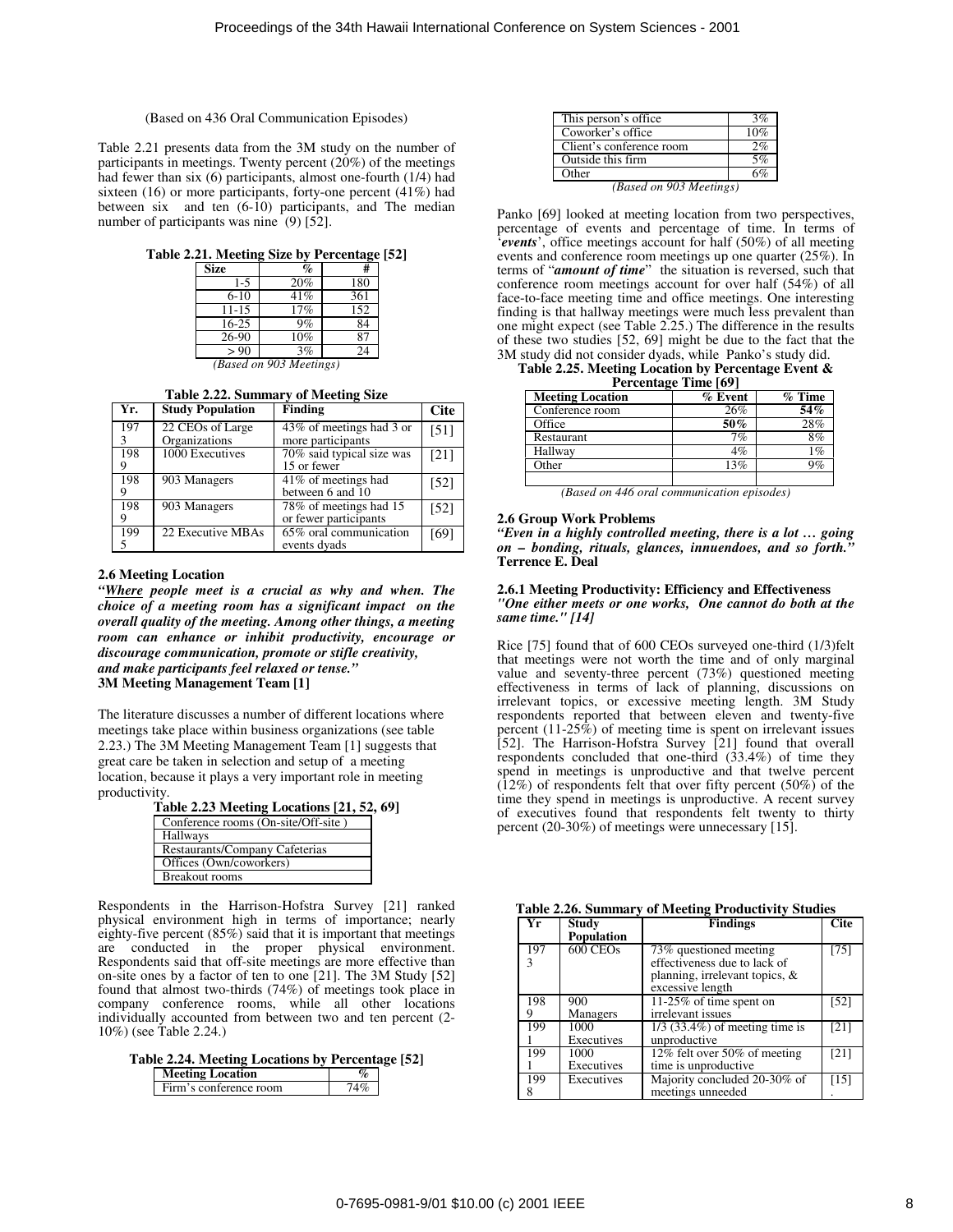### **2.6.2 Attitudes Toward Meetings**

*"Decision makers find themselves faced with more and more lengthy meetings required to discuss information-laden issues, but they are starting to resist attending these meetings " [35]* 

Executives surveyed by Tillman [87] in 1960 expressed positive attitudes about committee work with between fifty-five and eighty percent reporting they felt that committees promote coordination, creativity, and informed decision making. In contrast only eight percent wanted to eliminate committees if given the chance. However, by the mid seventies there was a growing dissatisfaction with meetings [53]. Both Rice [75] and Goldhaber [20] found an overall negative attitude regarding meetings. In the 3M Study [52] one third of meeting participants complain they have little or no influence on the outcome of meetings. A 1989 study of 200 corporate vice presidents found that forty percent (40%) admitted to falling asleep or dozing off during a meeting presentation and they reported that they found more than forty-three (43%) percent of business meetings "boring" [52]. A recent survey of executives found that forty-three percent (43%) of them admitted dozing off at least once during a meeting [15].

**Table 2.27. Summary of Attitudes Towards Meetings** 

| Yr. | Study                | <b>Findings</b>                      | <b>Cite</b> |
|-----|----------------------|--------------------------------------|-------------|
|     | <b>Population</b>    |                                      |             |
| 196 | Executives           | 55-85% felt committees promote       | [87]        |
|     |                      | coordination, creativity, $\&$       |             |
|     |                      | informed decision making             |             |
| 196 | Executives           | 8% would eliminate committees if     | [87]        |
|     |                      | they could                           |             |
| 197 | 600 CEO <sub>s</sub> | 1/3 felt meetings not worth time     | $[75]$      |
| 3   |                      | and of only marginal value           |             |
| 198 | 900                  | 1/3 complain they have little or nor | [52]        |
| 9   | Managers             | influence over meeting outcomes      |             |
| 198 | 200 Corp.            | 40% admit falling asleep or dozing   | [52]        |
| 9   | <b>VPs</b>           | off in meetings                      |             |
| 198 | $200$ Corp.          | More than $43\%$ of business         | $[52]$      |
| 9   | <b>VPs</b>           | meetings were boring                 |             |
| 199 | Executives           | 43% admitted dozing off during a     | $[15]$      |
|     |                      | meeting                              |             |

**2.6.2 Specific Meeting Problems**  *"Phenomenon of Collective Incompetence"* 

*"Very wise individuals can still compose very foolish groups"*  **George Kieffer [40]** 

*"Groups of individuals are far more likely to err than individuals"* **T. B. Macaulay** 

*"Anyone taken as an individual is tolerably sensible and reasonable, but as a member of a crowd he at once becomes a blockhead"* **Friedrich Schiller** 

*"The collective intelligence of the group turns out to be less than the sum of its members' IQs."* 

**3M Meeting Management Team [1]** 

Researchers [52, 53, 64, 78 ] have explored many potential problems that may impede progress when people work together. In two related studies managers and professionals were asked to list the two most personally bothersome problems that take place in meetings. The 1,305 responses were organized into specific categories; table 2.28 shows some of the reported problems. [53]

| $(N=1305)$ |                         |  |
|------------|-------------------------|--|
| Rank       | <b>Type of Problem</b>  |  |
|            | Getting off the subject |  |
|            | No goals or agenda      |  |

| 3  | Too lengthy                                       | 18 |
|----|---------------------------------------------------|----|
|    |                                                   | 7  |
| 4  | Poor or inadequate preparation                    | 94 |
| 5  | Inconclusive                                      | 88 |
| 6  | Disorganized                                      | 86 |
| 7  | Ineffective leadership/lack of control            | 38 |
| 8  | Irrelevance of information discussed              | 37 |
| 9  | Time wasted during meetings                       | 37 |
| 10 | Starting late                                     | 36 |
| 11 | Not effective for making decisions                | 31 |
| 12 | Interruptions from within and without             | 30 |
| 13 | Individuals dominate/aggrandize discussion        | 29 |
| 14 | Rambling, redundant, or digressive discussion     | 27 |
| 15 | No published results or follow up actions         | 25 |
| 16 | No pre-meeting orientation/cancelled or postponed | 20 |
|    | meetings                                          |    |
| 17 | Meetings too large/too many people                | 13 |
| 18 | Ineffective speakers/communication problems       | 13 |
| 19 | Too much information presented                    | 12 |
| 20 | Poor attitudes or effort by participants          | 10 |
| 21 | Lack of participation                             | 8  |
| 22 | Participants have no decision authority           | 8  |
|    | Source: Data combined from [54, 55]               |    |

Nunamaker et. al. [61] reviewed the literature on group processes and described process gains and losses. Table 2.29 lists some potential sources of process losses and processes gains, but is by no means exhaustive.

| <b>Sources of Process Gains</b> | <b>Sources of Process Losses</b> |
|---------------------------------|----------------------------------|
| More information                | Air Time Fragmentation           |
| Synergy                         | Production Blocking              |
| More Objective                  | <b>Attenuation Blocking</b>      |
| Evaluation                      |                                  |
| Stimulation                     | <b>Concentration Blocking</b>    |
| Learning                        | Attention blocking               |
|                                 | <b>Failure to Remember</b>       |
|                                 | Conformance apprehension         |
|                                 | Evaluation apprehension          |
|                                 | Free Riding                      |
|                                 | Cognitive Inertia                |
|                                 | Socializing                      |
|                                 | Domination                       |
|                                 | <b>Information Overload</b>      |
|                                 | <b>Coordination Problems</b>     |
|                                 | Incomplete Use of Information    |
|                                 | <b>Incomplete Task Analysis</b>  |

**Table 2.29. Group Process Gains and Losses [61]** 

The 3M Study [52] suggests several common reasons for meeting failures and presents statistics from their study. These are described in the following sections.

*2.6.2.1 Lack of Preparation* 

**2.6.2.1.1 Lack of Notification** 

The 3M Study [52] found that seven percent of respondents reported they had no prior notification of a meeting and eighteen percent reported that they had less than one day's notice (See table 2.30)

### **Table 2.30 Amount of Meeting Notification** [52]

| <b>Notice</b> | Percent         |  |
|---------------|-----------------|--|
| No notice     | 7%              |  |
| $0-1$ hr.     | 4%              |  |
| 1 hr. - 1 day | 14%             |  |
| 1 - 5 days    | 24%             |  |
| 5 - 7 days    | 18%             |  |
| $7 - 30$ days | 25%             |  |
| $>$ 30 days   | 50 <sub>c</sub> |  |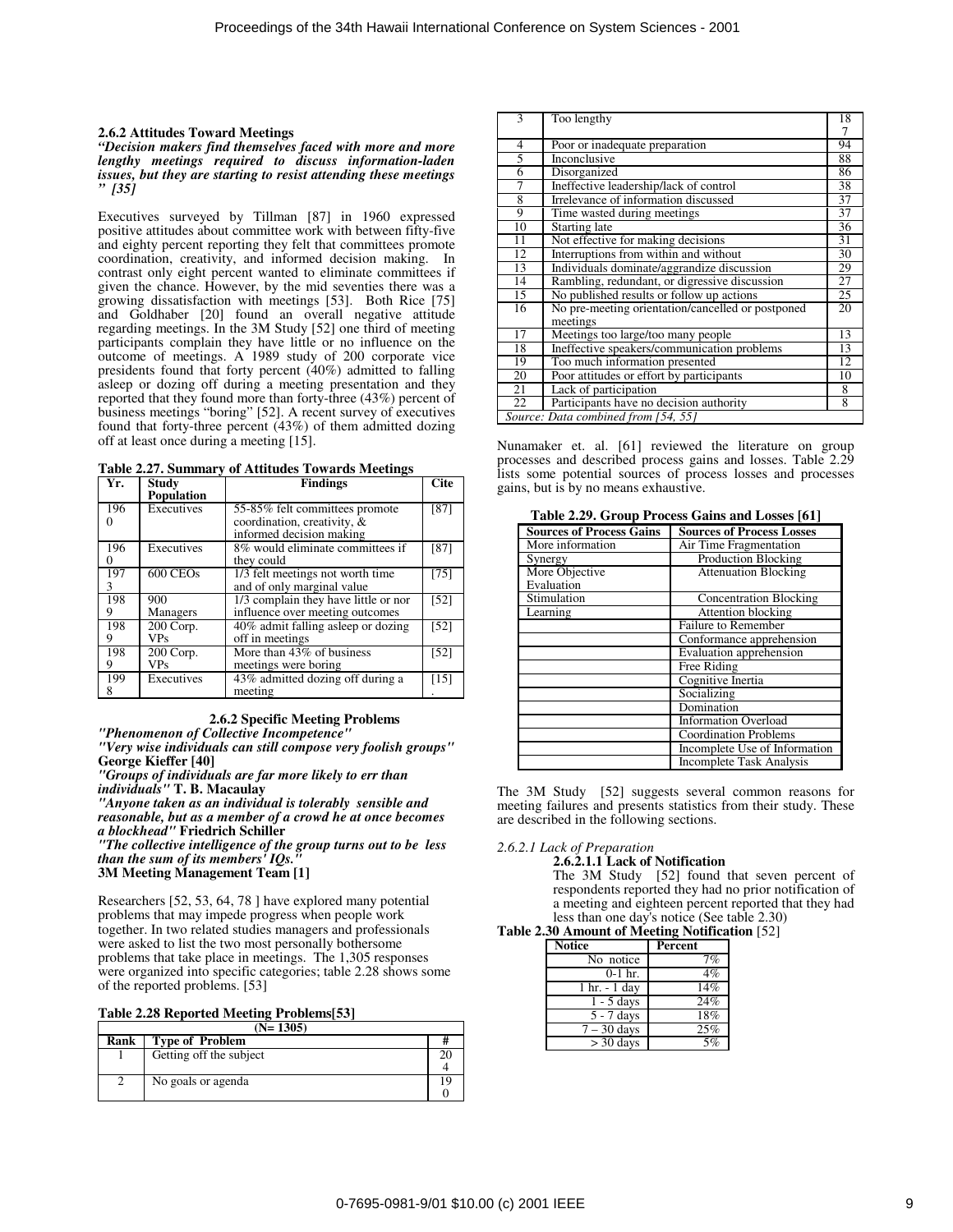### **2.6.2.1.2 Preparation Time for Meetings**

The 3M Study [52] found that one-third  $(33\%)$  of respondents spent no time preparing for meetings, forty-four percent spent one hour or less, and only twenty-five percent spent more than one hour [52] (See Table 2.31).

## **Table 2.31. Amount of Time Spent Preparing for Meetings [52]**

| <b>Prep Time</b>                     | Percent |
|--------------------------------------|---------|
| No notice                            | 33%     |
| $1-60$ min.                          | 44%     |
| $1 \text{ hr.} - 1 \text{ day}$      | 19%     |
| $\overline{1}$ - 5 days              | 4%      |
| $\overline{5}$ - $\overline{7}$ days | $0\%$   |
| $7 - 30$ days                        | 2%      |
| $>$ 30 days                          |         |

### **2.6.2.1.3 Perceived Level of Self-Preparation for Meetings**

Although more than seventy-five percent of the respondents in the 3M Study [52] report they spent one hour or less preparing for a meeting, when asked how prepared they thought they are personally, more than three-quarters (3/4) said they were prepared (54%) or very prepared (25%) (See Table 2.32). Five percent stated they were unprepared, while only one percent very unprepared. This presents somewhat of a paradox and may suggest that people either overestimate their level of preparedness or underestimate the time needed to prepare for meetings.

**Table 2.32 Perceived Level of Self-Preparation for Meetings [52]** 

| <b>Preparation Level</b> | $\%$ |
|--------------------------|------|
| Very Prepared            | 25%  |
| Prepared                 | 54%  |
| Somewhat Unprepared      | 15%  |
| Unprepared               | 5%   |
| Very Unprepared          | q    |

### *2.6.2.2 Agenda Problems*

Agendas are considered to be essential framing devices for meetings and the lack of one suggests inadequate planning [52, 53]. The best predictor of the success of a meeting may be a written agenda distributed in advance [1]. Although agendas are considered important or even essential to the success of meetings, meeting surveys presented in this section show that they are often not used or not communicated prior to meetings.

### **2.6.2.2.1 Lack of an Agenda**

No goals or agenda was the second most commonly reported meeting problem in Mosvick and Nelson's [53] survey of 950 managers and professionals. In the Harrison-Hofstra [7, 79] survey nearly one-half of the meetings did not have a written agenda; however seventy-three percent of the respondents felt that an agenda is "*essential*" for a productive meeting. The 3M Study [52] found that almost one-third (32%) of respondents reported that their meetings had no stated agenda. Less than one-third (29%) have written agendas distributed prior to meetings and another 17% have verbal agendas stated in advance. 9% of the meetings have written agendas distributed at the start of the meeting (See Table 2.33).

**Table 2.33 How a Meeting Agenda is communicated [52]** 

| <b>Agenda Communicated</b>   | Percent |
|------------------------------|---------|
| No Stated Agenda             | 32%     |
| Written Distributed Before   | 29%     |
| Written Distributed at start | 8%      |

| Verbal to all before          | 17%   |
|-------------------------------|-------|
| Verbal to some before         | 2%    |
| Verbal to some before, not me |       |
| <b>Other</b>                  | $1\%$ |

### **2.6.2.2.2 Hidden Agendas**

The 3M Study [52] found that even when a written agenda is distributed before a meeting there may still be underlying issues present which are not stated on the agenda. Nearly twothirds (63%) of respondents indicated they felt underlying issues were present in meetings. Nearly one-third (30%) reported the presence of underlying issues to a small extent; twenty-one percent reported their presence to some extent; and twelve percent reported their presence to a great extent (See Table 2.34).

### **Table 2.34. Presence of Underlying Issues Outside the Official Agenda [52]**

| <b>Underlying Issues</b>  | Percent |
|---------------------------|---------|
| Not Present at All        | 38%     |
| Present to a Small Extent | 30%     |
| Present to Some Extent    | 21%     |
| Present to a Great Extent |         |

### *2.6.2.4 Lack of Control*

The Harrison-Hofstra Study found that participants clearly understand what they are supposed to do in only one out of four meetings [79]. The 3M Study [52 ] and Mosvick and Nelson [53] report that almost fifty percent of the time spent in meetings is wasted due to information loss, information distortion, sub-optimal decision making, and meeting mismanagement. The Harrison-Hofstra Survey found that management experience does not appreciably improve the ability to hold productive meetings [79]. Chairmen, CEOs and Presidents with an average of twenty years of meeting experience report that twenty-eight percent of time they spend in meetings in nonproductive, while middle managers report that thirty-five percent of their meeting time is nonproductive [79]. Table 2.35 shows reported percentages of nonproductive meeting time by managerial function.

**Table 2.35. Percentage of Nonproductive Meeting Time by Managerial Function [21, 79]** 

| $\cdots$                             |                               |  |
|--------------------------------------|-------------------------------|--|
| <b>Management</b><br><b>Function</b> | % Unproductive<br><b>Time</b> |  |
| General Management                   | 29.7                          |  |
| <b>Human Resources</b>               | 31.9                          |  |
| Sales/Marketing                      | 33.6                          |  |
| Manufacturing                        | 34.9                          |  |
| Finance                              | 38.7                          |  |
| <b>Overall Average</b>               | 33.4                          |  |
|                                      |                               |  |

### **2.7 Why Add technology to meetings?**

There are several reasons why adding technology to meetings may improve productivity. First, research shows that meetings dominate most workers time. Second, workers anticipate technological changes in meetings. Third, a variety of augmented meeting support (AMS) technologies [49, 50] exist that may improve productivity including 3-Dimensional multiimaging [42], Video teleconferencing [76], television/film, both technology and actual content [73] and automated group support systems [59, 82]. Finally, technological innovations have been shown to improve productivity in both lab and field settings.

Previous sections of this article present data from meeting surveys and use of time studies that show that meetings increasingly dominate knowledge work. Panko and Kinney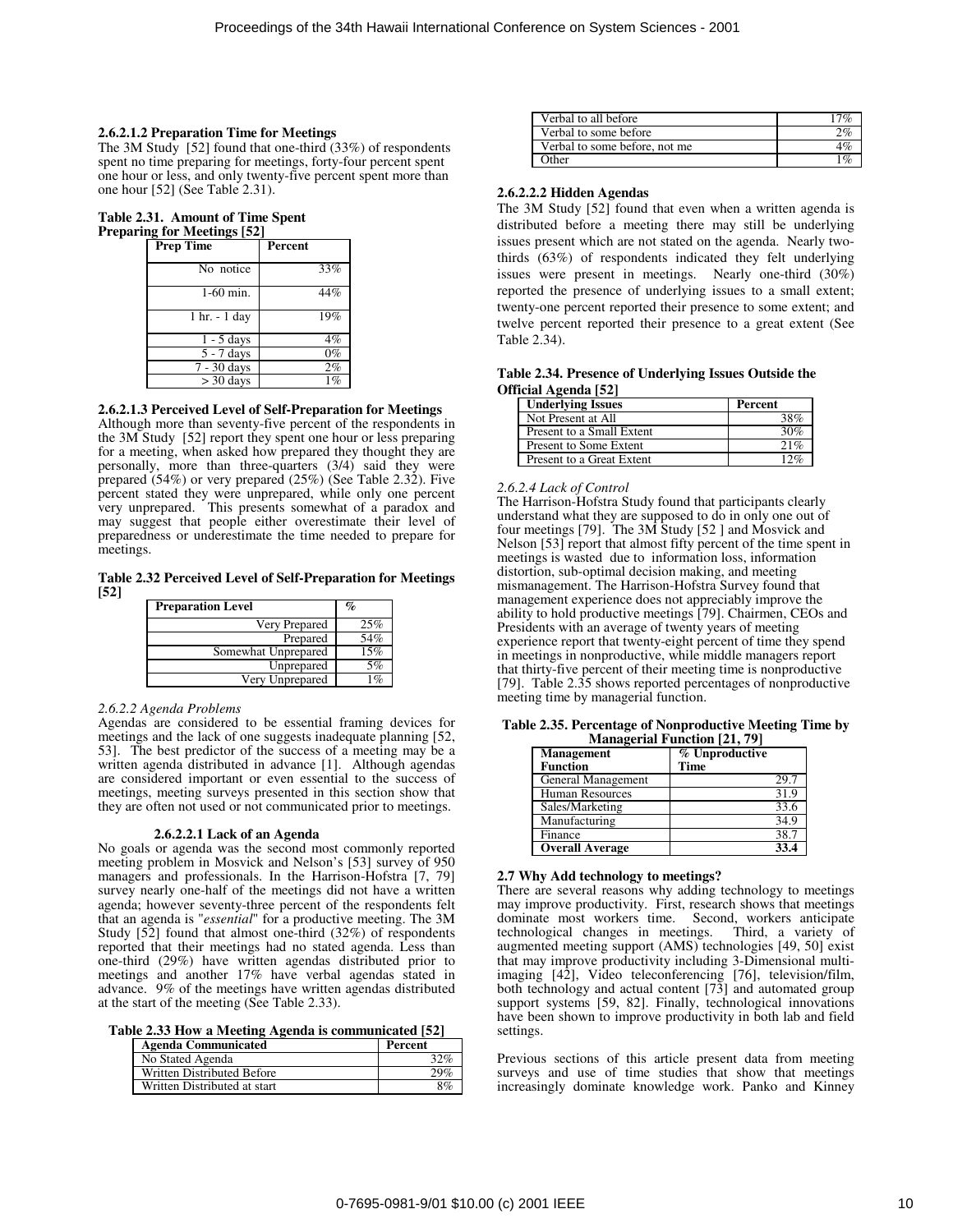[69] argue that given the amount of time knowledge workers spend in meetings attention is justified in the area of technology support for meetings. The 1998 MPI/ASAE Survey found that at fifty-two percent (52%) technology is the most significant anticipated area of change within meetings [44, 57].

Substantial improvements in meeting productivity through IT have been demonstrated through research at Claremont University, Georgia Institute of Technology, London School of Economics, Massachusetts Institute of Technology, University of Georgia, University of Indiana, University of Arizona, University of Michigan, University of Minnesota, New Jersey Institute of Technology, and many other institutions [12, 16, 32, 60, 65, 70, 91, 94]. Additionally several major corporations have invested significantly in GSS technology including American Airlines, American Express, Boeing, Dupont, EDS, The Internal Revenue Service, IBM, and Procter and Gamble [11, 22, 34, 37, 46, 47, 62, 65, 72, 93]. Smith [82] points out that use of GSS technology at IBM resulted in a fifty-six percent (56%) savings in the number of man-hours.

### **2.8 Telework, Telecommuting and Virtual Meetings**

*"Teleworking: ANY form of substitution of information technologies (such as telecommunications and computers) for work related travel."***Jack Nilles [58]** 

*"Telecommuting: moving the work to the workers instead of moving workers to work; periodic work out of a central office, one or more days per week either at home or in a telework center."* **Jack Nilles [58]** 

Remote or "*telework*" was most likely invented in 1857 by J. Edgar Thompson of Penn Railroad, when he used private telegraph lines to manage remote divisions [17, 41]. Jack Nilles [58] coined the term "telecommuting" in the early 1970s. Since the Mid 1950's US manufacturing employment has steadily declined [58]. As of 1990 less than 1 in 3.7 workers held jobs in manufacturing or repair trades and less than 1 in 54 Americans worked on farms. At the same time sixty to eighty percent (60-80%) of the workforce was comprised of information or knowledge workers, whose work involves the creation, collation, manipulation, transformation, and/or dissemination of information or from their operation of IT [53, 58.] Nilles [58] estimates that seventy percent (70% or ~50 million in 1994) of the U.S. information workforce could work remotely at least part of the time, however he points out that today only 3.5% of the total workforce works outside the traditional office.

Panko [67] suggests that stand-alone computer support dominated in the 1980's due to technology limits and lack of critical mass of technology users, not due to a lack of need or interest in interacting. Studies [29, 84] have shown that computers have penetrated over eighty percent (80%) of desktops. In 1993 most telecommuters were home-based only part of the time and estimates of the number ranged from 3 million to 20 million, with about 600,000 in Southern California alone. [58] It has been estimated that over sixty (60) million Americans will work at home by the year 2000 [63]. (See Table 2.36.) Link Resources, a New York City-based research company, estimates that the sixty (60) million mark will be achieved by the end of 1998, which would be an increase of thirty-six percent (35%) over 1994 figures [6.]

**Table 2.36 estimates of Telecommuters [63]** 

| Yea  | <b>Millions</b> | <b>Work Conditions</b> |
|------|-----------------|------------------------|
|      |                 |                        |
| 1992 | 42              | Telework full time     |
| 1995 | 39.0            | Work part-time at      |
|      |                 | home                   |

### 2000 60.0 Will work at home

Unofficial telework, that is uncompensated overtime work done at home, may be widespread, as evidenced by a survey by *Modern Office Technology* magazine which found that ninetyfive percent of readers that responded reported that they sometimes work overtime at home and thirty-nine percent do so every week [41]. Finally David Woolley's web roster of synchronous and asynchronous communication and synchronous and asynchronous communication and collaboration systems [98]available for use over the Internet lists 148 products as of Oct 20, 1999

#### **Summary**

This paper illustrates that several decades of studies reveal meetings are indeed very costly in both terms money and time. Studies also reveal that in general meetings are unproductive and wasteful. Studies find that meetings suffer from a myriad of problems, making managers and workers alike dissatisfied with the process and the outcomes in many cases. These same studies reveal that meetings are essential to accomplish tasks that individuals cannot complete by themselves. Finally the review suggests that both telework and distributed collaboration support are increasing in frequency and importance.

#### **References**

1. 3M Meeting Management Team, and Drew, J. *Mastering meetings : discovering the hidden potential of effective business meetings*. New York: McGraw-Hill, 1994.

2.Auger, B.Y. *How to run more effective business meetings*. New York: Grosset & Dunlap, 1964.

3.Auger, B.Y. *How to run better business meetings a reference guide for managers the 3M Meeting Management Team.* New York: McGraw-Hill, 1987.

4.Bales, R.F., and Strodtbeck, F. L. Phases in group problem solving. *Journal of Abnormal and Social Psychology*, 46, 1951, 485-495.

5.Bales, R.F. In conference. *Harvard Business Review*, 32, 2, 1954, 44-50.

6.Bredin, A. *The virtual office survival handbook : what telecommuters and entrepreneurs need to succeed in* 

*today's nontraditional workplace*. New York, NY: J. Wiley, 1996.

7.Burleson, C.W. *Effective meetings : the complete guide*. New York: Wiley, 1990.

8.Carter, L.F., Haythorn, F. W., Meirowitz, B., & Lanzetta, J. The relation of categorizations and ratings in the observation of group behavior. *Human Relations*, 4, 1951, 239-254.

9.Dawe, H.C. The influence of the size of kindergarten group upon performance. *Child Development*, 5, 1934, 295-303.

10.Dealer, C.P. Study Says Meetings Waste Precious Time - From Reuter Wire Report, *The Cleveland Plain Dealer*, Cleveland, OH, March 31, 1989 1989, 15C.

11.Dennis, A.R., Heminger, A. R., Nunamaker, J. F., Jr., and Vogel, D. R. Bringing automated support to large groups: The Burr-Brown experience. *Information and Management*, 18, 3, 1990, 111-121.

12.Dickson, G.W., Poole, M. S., and DeSanctis, G. An overview of the GDSS research project and the SAMM system, in R. P. Bostrom, Watson, R. T. and Kinney, S. T., ed., *Computer augmented teamwork: A guided tour*, New York: Van Nostrand Reinhold, 1992.

13.Doyle, M., & Straus, D. *How to make meeting work: the new interaction method*. New York, NY: Jove Books, 1982.

14.Drucker, P. *The Effective Executive*. New York: Harper & Row, 1967.

15.Erickson, M., Meetings. Available: http://www.catalog.com/napmsv/meet.htm. 1998.

16.Fjermestad, J., and Hiltz, S. R. Experimental studies of group decision support systems: an assessment of variables studied and methodology, in *Proceedings of Thirtieth Hawaii International Conference on System Sciences*, Maui, Hi, 1997, 45-53.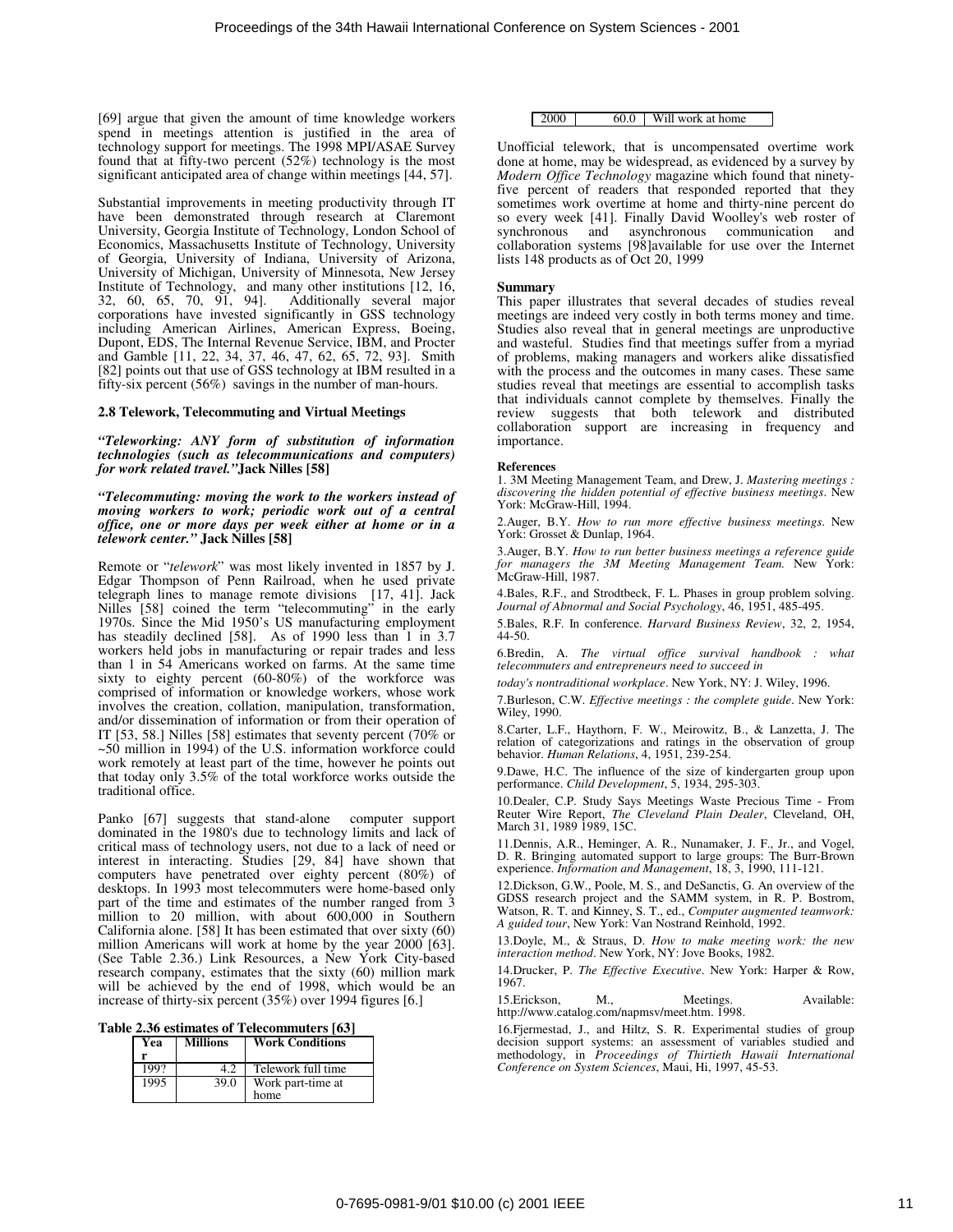17. Garrison, W.L., & Deakin, E. Travel, Work, Telecommunications: A view of the electronics revolution and its potential impacts. *Transatlantic Research A*, 22A, 4, 1988, 239-245.

18.Gibb, J.R. The effects of group size and of threat reduction upon creativity in a problem-solving situation. *American Psychologist*, 6, 1951, 324.

19.Goffman, E. *Encounters*. Indianapolis: Bobbs-Merrill, 1961.

20.Goldhaber, G.M. *Organizational Communication*. Dubuque, IA: William C. Brown, 1974.

21.Green, W.A., & Lazarus, H. Are today's executives meeting with success? *Journal of management development*, 10, 1, 1991, 14-25.

22.Grohowski, R., McGoff, C., Vogel, D., Martz, W. B., Jr., and Nunamaker, J.F., Jr. Implementing electronic meeting systems at IBM: lessons learned and success factors. *Management Information Systems Quarterly*, 14, 4, 1990, 368-383.

23.Hackman, J.R., & Kaplan, R. E. Interventions into group process: an approach to improving the effectiveness of groups. *Decision Sciences*, 5, 1974, 459-480.

24.Hall, J. Lost on the Moon. *Psychology Today*, November, 1971, 51.

25.Hall, J. Americans know how to be productive if managers will let them. *Organizational Dynamics*, 22, 3, 1994, 33-46.

26.Hamann, J. Turning meetings into all win situations. *Personnel Administrator*, 31, 6, 1986, 62-63.

27.Hare, A.P. A study of interaction and consensus in different sized groups. *American Sociological Review*, 17, 1952, 261-267.

28.Hare, A.P. Group Size. *American Behavioral Scientist*, 24, 5, 1981, 695-708.

29. Harris, L., and Associates 1987 Office environment index, Steelcase Corporation, Cited in Information Center Magazine, "Who really cares about computers?", January 1988 1988.

30.Hildreth, R.A. *The essentials of meeting management*. Engelwood Cliffs, NJ: Prentice Hall, 1990.

31.Hill, G.W. Group versus individual performance: Are  $N + 1$  heads better than one? *Psychological Bulletin*, 91, 3, 1982, 517-539.

32.Hiltz, S.R., Turoff, M., and Johnson, K. Experiments in group decision Making, 3: disinhibition, deindividuation, and group process in pen name and real name computer conferences. *Decision Support Systems*, 5, 1989, 217-232.

33.Hoffman, L.R. Group problem solving, in L. Berkowitz, ed., *Advances in experimental social psychology*, Vol. 2, New York, NY: Academic Press, 1965.

34.Hollenbeck, P., IBM experiences with TeamFocus. 1991, IBM.

35.Huber, G.P. Issues in the design of group decision support systems. *Management Information Systems Quarterly*, 8, 3, 1984, 195-204.

36.James, J. A preliminary study of the size determinant in small group interaction. *American sociological review*, 16, 1951, 474-477.

37.Jarvenpaa, S.L., Rao, V. S., and Huber, G. P. Computer support for meetings of groups working on unstructured problems: a field experiment . *Management Information Systems Quarterly*, 12, 4, 1988, 645-666.

38.Kayser, T.A. *Mining group gold: how to cash in on the collaborative brain power of a group*. 1st ed., El Segundo, CA: Serif Publishing, 1990.

39.Kayser, T.A. *Mining group gold: how to cash in on the collaborative brain power of a group*. 2nd ed., Chicago, IL: Irwin, 1995.

40.Kieffer, G.D. *The strategy of meetings : the tactics and techniques of making things go your own way*. New York: Simon and Schuster, 1988.

41.Kugelmass, J. *Telecommuting : a manager's guide to flexible work arrangements*. New York, NY: Lexington Books, 1995.

42.Lester, K. 3D can add a whole new dimension to your meeting. *Sales & marketing management in Canada*, 28, 8, 1987, 26-27.

43.Lovett, P.D. Meetings that work: plans bosses can approve. *Harvard Business Review*, 66, 6, 1988, 60-64.

44.Management, A. Meetings Gain Momentum. *Association management*, 49, 12, 1997, 59.

45.Marriot, R. Size of working group and output. *Occupational Psychology*, 23, 1949, 47-57.

46.Martz, W.B., Jr., Vogel, D. R., and Nunamaker, J. F., Jr. Electronic meetings systems: results from field. *Decision Support Systems*, 8, 2, 1992, 141-158.

47.McGoff, C., Hunt, Vogel, D.R., and Nunamaker, J. F., Jr. IBM's experiences with GroupSystems. *Interfaces*, 6, 1990, 39-52.

48.McKenzie, R.A. *The time trap*. New York: NY: McGraw Hill, 1972.

49.Meyer, N.D., & Bulyk, J. C. Augmented meeting support: increasing executive effectiveness. *Information strategy: executive's journal*, 2, 2, 1986, 24-29.

50.Meyer, N.D., & Bulyk, J. C. Increasing meeting effectiveness through augmented support. *Journal of information systems management*, 2, 3, 1986, 63-67.

51.Mintzberg, H. *The nature of managerial work*. New York: Harper & Row, 1973.

52.Monge, P.R., McSween, C., & Wyer, J. *A profile of meetings in corporate America: results of the 3M meeting effectiveness study*, , Annenberg school of communications, University of Southern California, Los Angeles, CA, 1989.

53.Mosvick, R., & Nelson, R. *We've got to start meeting like this! a guide to successful business meeting management*. Glenview, IL: Scott, Foresman, 1987.

54.Mosvick, R.K. Communication practices of managers and technical professionals in four large scale high technology industries, in *Proceedings of Proceedings of Speech Communication Association National Convention*, Louisville, KY, 1982.

55.Mosvick, R.K., Communication practices of managers and technical professionals in four large scale high technology industries: an update. 1986, Macalester College, St. Paul, MN.

56.MPI, F., Meeting Professionals International Industry Facts. 1998, Available: www.mpiweb.org/facts.htm.

57.MPI, N., MPI Newsroom; the results 1998 MPI/ASAE Meetings Outlook Survey. 1997, http://www2.mpiweb.org/nr/072.htm.

58.Nilles, J.M. *Making telecommuting happen : a guide for telemanagers and telecommuters*. New York: Van Nostrand Reinhold, 1994.

59.Nunamaker, J.F., Jr., Vogel, D.R., Heminger, A. R., Martz, W. B.,Jr.,, Grohowski, R., and McGoff, C. Experiences at IBM with group support systems: a field study. *Decision Support Systems*, 5, 2, 1989, 183 - 196.

60.Nunamaker, J.F., Jr. The MIS research program at the University of Arizona, in *Proceedings of Proceedings of the Twenty-Second Annual Hawaii International Conference on System Sciences*, 1989, 852-862.

61.Nunamaker, J.F., Jr., Dennis, A. R., Valacich, J. S., Vogel, D. R., and George, J. F. Electronic meeting systems to support group work: theory and practice at Arizona. *Communications of the ACM*, 34, 7, 1991, 40-61.

62.Nunamaker, J.F., Jr., Dennis, A. R., Valacich, J. S., Vogel, D.R., and George, J. F. Group support systems research: experience from the lab and field, in L. M. Jessup, and Valacich, J. S., ed., *Group Support Systems: New Perspectives*, New York, NY: McMillan Publishing Company, 1993, 125-145.

63.Nunamaker, J.F., Jr., and Briggs, R. O. Information technology and its organizational impact. *Journal of Management Information Systems*, 13, 3, 1996-97, 3-6.

64.Nunamaker, J.F., Jr., Briggs, R. O., Mittleman, D. D., and Balthazard, P. B. Lessons from a dozen years of group support systems research: a discussion of lab and field findings. *Journal of Management Information Systems*, 13, 3, 1996-97, 163-207.

65.Nunamaker, J.F.J., Vogel, D. R., Heminger, A., Martz, B., Grohowski, R., McGoff, C. Experiences at IBM with group support systems: a field study. *Decision Support Systems*, 5, 2, 1989, 183-196.

66.Oppenheim, L. *making meetings matter: a report to the 3M corporation*, , Wharton Center for Applied Research, 1989.

67.Panko, R.R. Extending use of time studies, in *Proceedings of Proceedings of the twenty-fifth Hawaii International Conference on System Sciences*, Kauai, HI, 1992, 60-68.